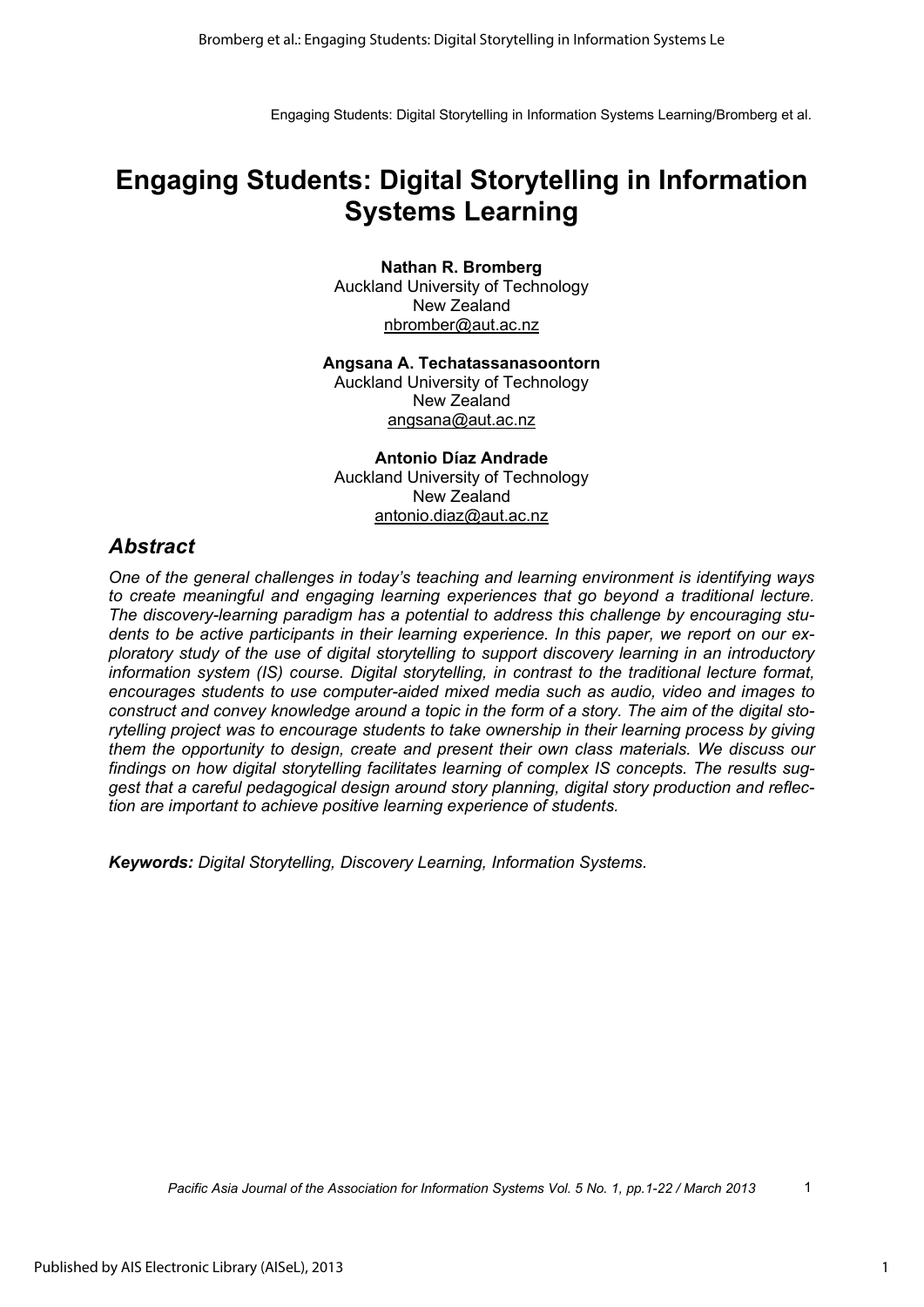## **Introduction**

One of the general challenges in today's teaching and learning environment is identifying ways to create meaningful and engaging learning experiences that go beyond a traditional lecture. Teaching and learning activities in the field of information systems (IS) face unique challenges given the rapid contextual change in technology and industry practices and the need to develop core knowledge around complex concepts, such as enterprise architecture, information technology infrastructure and IS strategy (AIS, 2010).

A potential approach to improve student engagement and to create meaningful learning experience is *discovery learning*. Discovery learning is a constructivist education paradigm that puts more emphasis on students as active participants in their learning process (Bruner, 1966; Hermann, 1969), by which students construct knowledge through interaction with their environment, as well as other students. Discovery learning utilises students' ability for exploration, discovery and ingenuity, which are key to the constructivist education paradigm (Alfieri et al., 2011). Digital storytelling is well suited for discovery learning because it encourages students to use computer-aided mixed media such as audio, video and images to convey information to an audience in the form of a story (University of Houston, 2011). Research suggests that storytelling is a powerful method to help students understand complex and abstract topics (Bruner, 1990). In addition, digital storytelling facilitates student engagement, improves student involvement in their own learning experience, promotes deep learning and facilitates the discussion of topics presented in a story format (Barrett, 2006; Burmark, 2004; Gils, 2005).

This research explores the process of using digital storytelling in an introductory IS undergraduate course. In our teaching experience, we found some topics that are particularly difficult for students to grasp. Thus, we decided to supplement the lecture method with digital storytelling production as a medium to reinforce the learning of those allegedly difficult topics within the curriculum. The goal of using digital storytelling as a learning strategy was to help students gain a better understanding of some of those particularly challenging and complex IS concepts. Generally speaking, concepts which cannot be represented by a single lexeme, such as *Supply Chain Management* or *Cloud Computing* compared to, say, *computer* can be considered complex (Murphy, 1988). For the purpose of this research, we defined complex concepts as those which require students to be able to analytically break them down into their individual components to understand and those which are "too abstract to grasp without practical examples" (AIS, 2010, p. 47). Digital storytelling would enable students, particularly those who had no previous experience with IS to learn through the process of developing digital stories and sharing these stories with the class. With this in mind, we designed an assignment with the aim to engage students in the learning process by giving them the opportunity to plan and direct a portion of the teaching activities.

The research questions we address are:

*To what extent does digital storytelling facilitate learning of complex concepts?* 

*How does digital storytelling contribute to the learning process?* 

The rest of the paper presents the literature on digital storytelling as an innovative learning method, the ways we used digital storytelling in our course and our findings. The paper concludes with research and practical contributions and future research opportunities.

## **Digital Storytelling as a Learning Strategy**

Although the mode may differ significantly, all cultures throughout history have used storytelling as a means to pass on knowledge and customs that are important to the storyteller (Bell, 2002; McLellan, 2007). Storytelling, in addition to being an important method of communication (Bell, 2002; McLellan, 2007), allows individuals to rationalise and make sense of their experiences (Bell, 2002; Read

 $\mathfrak{p}$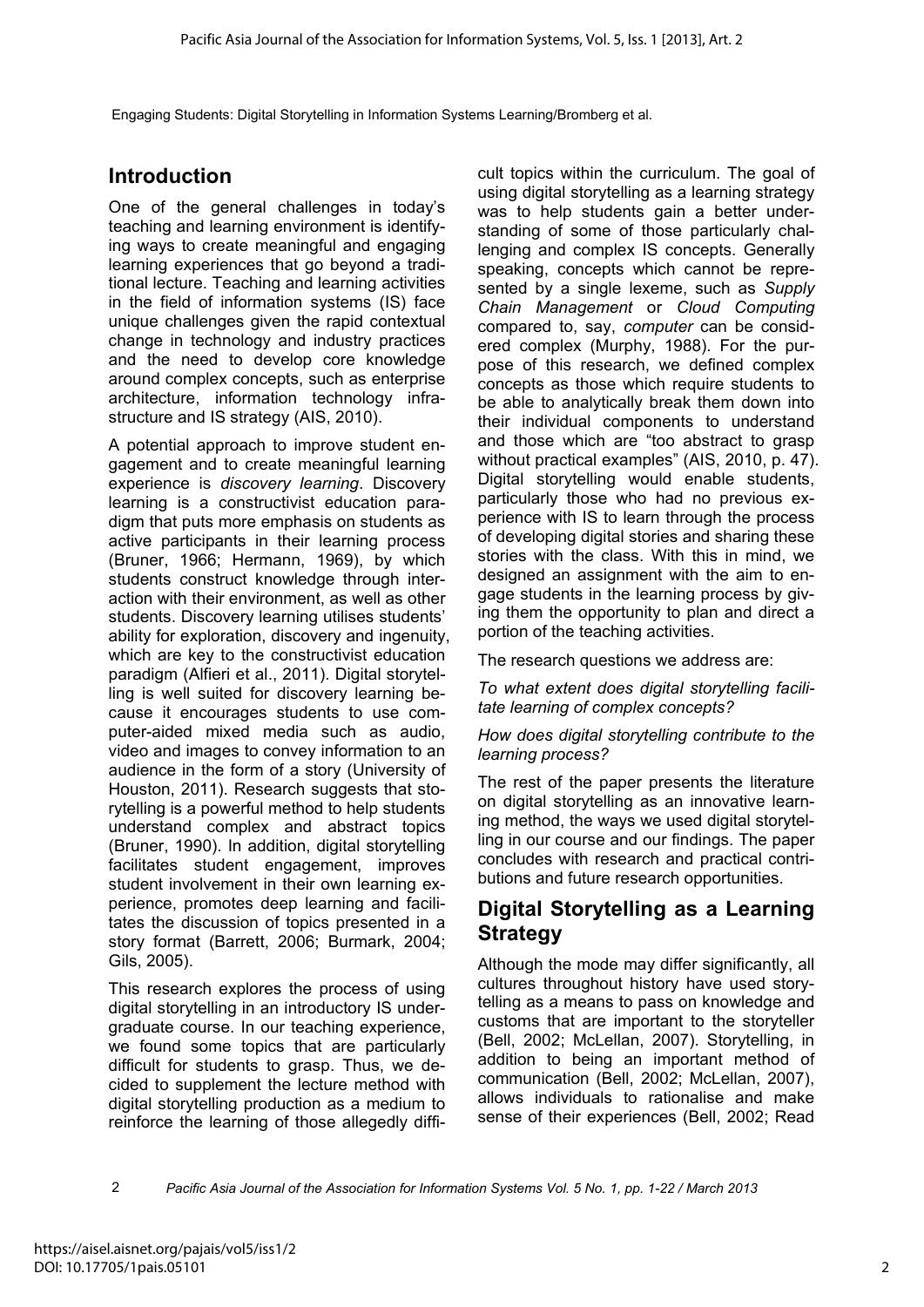et al., 2009). These characteristics can make storytelling a useful tool for teaching (Bell, 2002), as students are able to construct contextualised knowledge around complex IS concepts through their stories and use stories to inform and engage their peers. Research suggests that storytelling is more effective at helping students develop critical thinking skills than conventional teaching methods (Ironside, 2006).

The idea of "digital storytelling" was first explored by Dana Atchley in the 1980s (McLellan, 2007) when information and communication technology (ICT) tools were in their infancy. Twenty years later, technology has evolved to a point where any individual with access to a computer and the Internet is able to create and share ideas with the world. YouTube video is a good example. This new way of sharing ideas opens the doorway for reinventing the way that we construct, communicate and share knowledge. In recent years, digital storytelling is being used by businesses as a method of advertising; however, it has deep roots within education (Dupain and Maguire, 2007; Royer and Richards, 2008) and other fields such as knowledge management (Brown and Duguid, 1991; Orr, 1990). The nature of storytelling, specifically the insight it gives into people's life experiences (Bell, 2002), has made it well suited for teaching and learning in disciplines such as social sciences and nursing (Ironside, 2006). However, the general acceptance of storytelling and the availability of new ICTs in homes and classrooms (Gazarian, 2010; Ohler, 2006) open the door for digital storytelling to be used as an interactive teaching tool (Crosling et al., 2009) in many disciplines.

Education literature establishes that active learning yields the highest level of knowledge retention (Wiman and Meirhenry, 1969). Active learning is the process that "requires students to do meaningful learning activities and think about what they are doing" (Prince, 2004, p. 233). It involves a 'hands on' approach that can be supplemented by sharing the experience with others. Thus, we used digital storytelling as a learning strategy and

asked students to construct knowledge by connecting IS concepts with real-world applications and share the recently acquired knowledge with the class, in the form of a story. As an active learning strategy, digital storytelling – compared with traditional lecture – is likely to yield higher knowledge retention for students who have limited or no practical experience with the topic. Digital storytelling also promotes higher-order learning outcomes, such as critical analysis and evaluation (Yang and Wu, 2012) through the process of selecting and developing learning materials. Students who have some practical experience with a particular concept (e.g., supply chain management) were encouraged to use their prior experience to develop their digital stories. We observed that those students who had practical experience with a specific topic felt more comfortable presenting it to their peers as we explain later on in the findings. Engaging Students: Digital Storytelling in Information Systems Learning/Bromberg et al.<br>
haracteristics can make assked students to construct knowledge by<br>
a carcund complex is convecting (eds), connecting to consept with

Digital storytelling is grounded on a studentcentred learning approach. Therefore, it promotes and actively supports student involvement in their own learning process, which has been shown to produce effective learning outcomes (Dupain and Maguire, 2007). Quality of learning experience is positively related to student engagement and can help reduce student attrition (Crosling et al., 2009). Research also finds that the appealing nature of an interactive learning approach is beneficial for improving retention amongst minority groups (Crosling et al., 2009) and supporting non-native English speakers (Bell, 2002). Other benefits of digital storytelling are increased confidence for public speaking (Ohler, 2006) and enhanced creativity (Banaszewski, 2002). In the IS discipline, storytelling was found to support student learning in an introductory database management course (Ramiller, 2003).

#### **Previous Research**

Previous studies examine the use of digital storytelling in the classroom. Some of these studies, which are relevant to this research, are summarised in Table 1.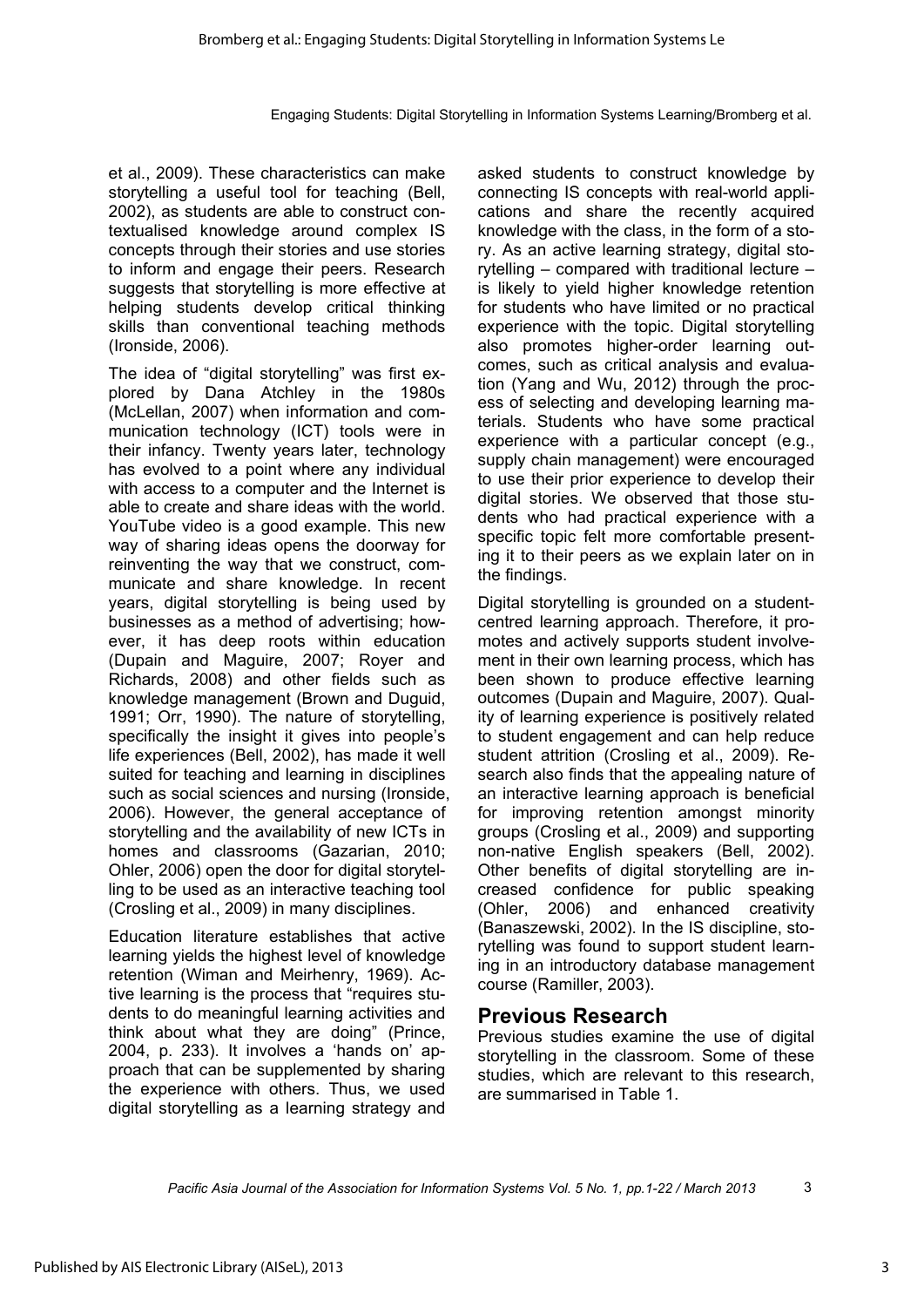| Table 1 - Summary of Previous Research                                                                                                                   |                                                                                                                                                                                                                                                                                                                                |                                                             |                                                         |  |  |
|----------------------------------------------------------------------------------------------------------------------------------------------------------|--------------------------------------------------------------------------------------------------------------------------------------------------------------------------------------------------------------------------------------------------------------------------------------------------------------------------------|-------------------------------------------------------------|---------------------------------------------------------|--|--|
| <b>Author</b>                                                                                                                                            | <b>Key Findings</b>                                                                                                                                                                                                                                                                                                            | <b>Topics</b>                                               | <b>Learners</b>                                         |  |  |
| Bell (2002)                                                                                                                                              | • Beneficial to both learners and educators<br>. Helpful for new migrants and non-English speak-<br>ers                                                                                                                                                                                                                        | English as<br>a second<br>language                          | Non-English<br>speaking mi-<br>grants                   |  |  |
| Di Blas, et al.<br>(2009)                                                                                                                                | · Digital storytelling promotes positive learning out-<br>comes<br>• Efficacy of digital storytelling depends on the qual-<br>ity of educators and their ability to engage the<br>class<br>• Setting clear guidelines, providing support to stu-<br>dents are important<br>• Technology and tools should not hinder creativity | Learner-<br>chosen top-<br>ics                              | School-aged<br>children and<br>teenagers                |  |  |
| Dupain and<br>Maguire (2007)                                                                                                                             | · Digital storytelling promotes a better understand-<br>ing of concepts<br>· Digital storytelling encourages learners to take<br>ownership of their learning                                                                                                                                                                   | Health stud-<br>ies                                         | College stu-<br>dents                                   |  |  |
| Gazarian<br>(2010)                                                                                                                                       | · Digital storytelling helps learners develop techno-<br>logical skills<br>• Technology must be easily accessible                                                                                                                                                                                                              | Health stud-<br>ies                                         | Senior college<br>students                              |  |  |
| Gils (2005)                                                                                                                                              | • Digital storytelling needs to complement learning<br>strategies<br>• An overemphasis of an entertainment aspect of<br>digital storytelling at the cost of learning should be<br>avoided                                                                                                                                      | Multi-<br>disciplinary                                      | From school<br>new entrants<br>to college stu-<br>dents |  |  |
| • Technology can promote learners' interest and<br>Hung et al.<br>engagement<br>(2012)<br>• Team-based projects can foster positive learning<br>outcomes |                                                                                                                                                                                                                                                                                                                                | Science                                                     | Elementary<br>school                                    |  |  |
| Hurlburt and<br>Voas (2011)                                                                                                                              | · Good digital stories should process data into an<br>art form to engage and stimulate others                                                                                                                                                                                                                                  | Information<br>technology                                   | Review of ex-<br>tant literature                        |  |  |
| McLellan<br>(2007)                                                                                                                                       | • Digital storytelling is a powerful tool for learning<br>and teaching<br>• Storytelling engages the audience into participa-<br>tion                                                                                                                                                                                          | Multi-<br>disciplinary                                      | Students in<br>higher educa-<br>tion                    |  |  |
| Robin (2008)                                                                                                                                             | · Digital storytelling requires learners to use various<br>skills (e.g., information literacy skills, technological<br>skills and communication skills) to develop stories                                                                                                                                                     | Multi-<br>disciplinary                                      | School-aged<br>children and<br>teenagers                |  |  |
| Sadik (2008)                                                                                                                                             | • Digital storytelling encourages learners to organ-<br>ise their existing knowledge on a topic and further<br>develop their ideas<br>• Low availability of technology may discourage<br>learners from engaging in digital storytelling de-<br>velopment                                                                       | English,<br>science,<br>mathemat-<br>ics, social<br>studies | School-aged<br>children and<br>teenagers                |  |  |
| Valkanova and<br>Watts (2007)                                                                                                                            | · Digital story creation process is useful for self-<br>reflection<br>• Digital storytelling builds skills and competencies<br>for creative styles and communication methods                                                                                                                                                   | Science                                                     | Primary school<br>children                              |  |  |
| • Learners who are not digital natives may lack the<br>Wang and<br>digital acuity to construct high-quality stories<br>Zhan (2010)                       |                                                                                                                                                                                                                                                                                                                                | Computing,<br>education,<br>Chinese                         | Undergraduate<br>and graduate<br>students               |  |  |
| Yang and Wu<br>(2012)                                                                                                                                    | · Digital storytelling enhances critical thinking and<br>problem analysis skills<br>• Digital storytelling motivates learning                                                                                                                                                                                                  | English as<br>a second<br>language                          | Senior high<br>school stu-<br>dents                     |  |  |

Although digital storytelling has only become possible with the widespread availability of information technology, storytelling dates back more than 6,000 years to the time of

cave-dwellers (Hurlburt and Voas, 2011). Despite the modern decline in print media, storytelling remains crucial to help us "to make sense of an increasingly digitized world

4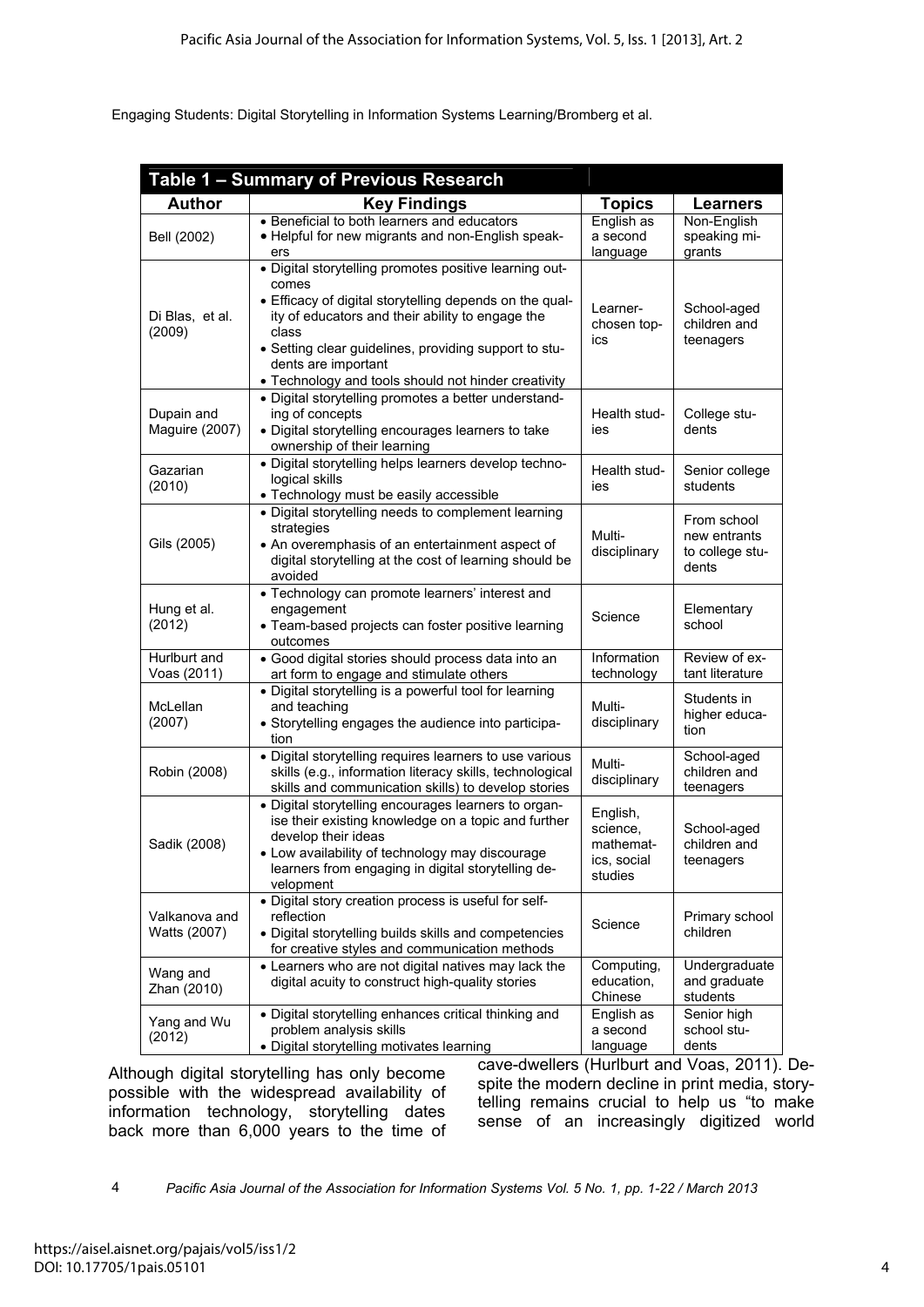flooded with nonstop data" (Hurlburt and Voas, 2011, p. 5). The purpose of digital storytelling is not to present the data in its current sterilised form. Instead, it requires storytellers to interpret data and put them into an art form to engage and stimulate others. Though digital storytelling has traditionally been the domain for media and communications courses, it is valuable across a large range of topics which require learners to convey information (McLellan, 2007).

Studies have looked at the role of digital storytelling in teaching and learning, its benefits and challenges. For example, Bell (2002) found that digital storytelling is beneficial to both learners and educators. Some studies found that digital storytelling supplements traditional lecturing styles (Di Blas et al., 2009) by enabling learners to develop a better understanding of concepts (Dupain and Maguire, 2007).

Furthermore, digital storytelling can help to enhance critical thinking and problem analysis skills, which in turn helps learners to interpret and construct language arguments (Yang and Wu, 2012). The development of these wide-ranging skills, such as problem solving, creativity (Hung et al., 2012), critical thinking (Yang and Wu, 2012) and selfreflection (Valkanova and Watts, 2007), is one of the greatest strengths of digital storytelling. The use of digital storytelling requires learners to develop digital, technological and information literacy skills and (Gazarian, 2010) an ability to communicate visually and in a way that will be universally understandable (Robin, 2008). In the process of story development, learners need to organise their existing knowledge on a topic or concept and help them develop their ideas further (Sadik, 2008).

However, the efficacy of digital storytelling hinges on the quality of the educators and their ability to engage the class rather than the quality of the students (Di Blas et al., 2009). The educators need to set clear guidelines and provide support for students to create innovative stories. Digital storytelling should be integrated into the curriculum to complement other learning strategies (Gils,

2005). In addition, consideration should be given to ensure that the technology is easily accessible (Gazarian, 2010) and does not hinder creativity (Di Blas et al., 2009). A potential risk that can undermine learning is that the experience of constructing the digital story overwhelms the concepts actually being taught. It is important that "the entertainment aspect of the system does not supersede the educational aspect" (Gils, 2005, p. 6). To be beneficial, the learning framework of digital storytelling needs to be interesting to ensure that learners are engaged at the early stages of the project (Hung et al., 2012). Research findings suggest that digital storytelling, if used appropriately, can yield a number of strong learning outcomes, such as increased learner engagement, knowledge retention, motivation and digital literacy (Di Blas et al., 2009). Engaging Students: Digital Storytelling in Information Systems Learning/Bromberg et al.<br>
2013 data" (Hurlburt and<br>
2005). In addition, consideration should be<br>
proposed digital sion.<br>
Startschief and the method information

Although previous research has primarily focused on evaluating the efficacy of digital storytelling over traditional teaching methods, we take a more cautious approach. Our research seeks to understand how digital storytelling contributes to the student learning experience. Previous studies and their findings have been used to inform the design of our research, which is discussed in detail in the next section.

## **Digital Storytelling in an Introductory IS Class**

One hundred and twenty (120) students enrolled in an introductory IS course at Auckland University of Technology in New Zealand during the 2011-2012 academic year were required to develop digital stories. The course is required for both an IS major and an IS minor, and optional for general education electives. In our university context, students come from a diverse range of cultural backgrounds. In 2010, 13% of all students enrolled were international students (AUT, 2011a) from 85 different countries (AUT, 2011b). Four topics that students could choose to develop their digital stories on were: Mobile and Networks, Supply Chain Management, Customer Relationship Management, and Enterprise Resource Planning.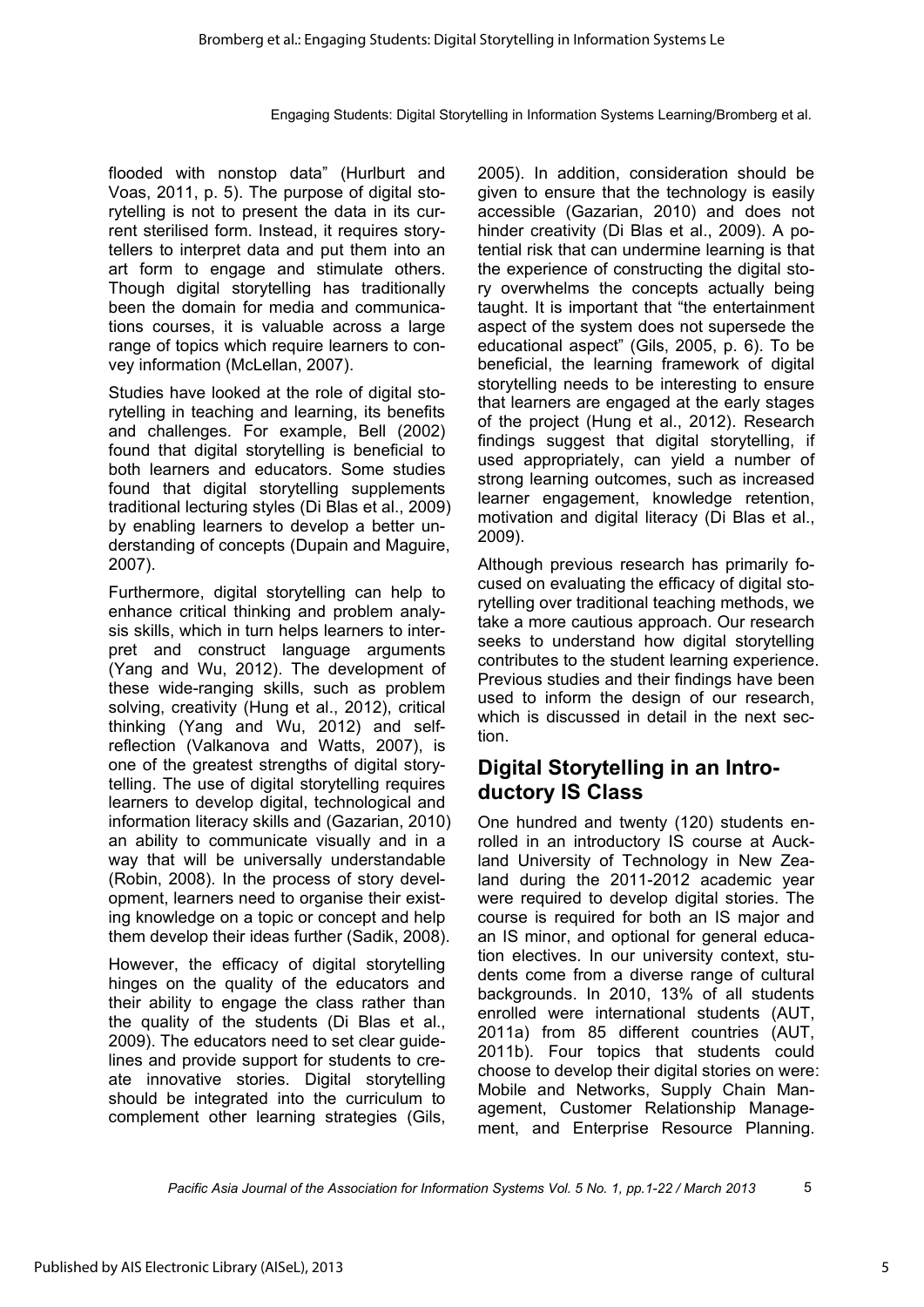These topics were chosen because they were, according to our experience and the literature on IS education (Boudreau, 2003), the ones that are particularly challenging for students to understand.

## **Team-Based Learning**

In their introductory IS course, Kreie et al. (2007) found a large rate of student attrition and low participation when they used traditional teaching methods. After introducing team-based formative assessment as a key component in the course, they found that the student dropout rate decreased significantly with a noticeable improvement in class participation. They assert that the social support provided by the collaborative nature of teamwork enables students to gain a better grasp on complex IS concepts. In the case of digital storytelling, a group project can be useful to provide students with a more diverse range of perspectives on their chosen topic than they would have individually (Read et al., 2009). Additionally, group projects enable students to create more advanced digital stories, with deeper background research, which may otherwise be difficult to achieve if working individually. However, our previous experience with group projects in the classroom had

highlighted potential issues with a teambased approach. For example, unless teams are well monitored and supported, contribution of individual team members varies with their interest in the project and their other time commitments. As such, we adopted three principles as suggested by Kreie et al. (2007) to guide a successful team-based learning process: using frequent individual assessment to hold each team member accountable for their learning; keeping assignments as interactive as the curriculum allowed; and providing quick and comprehensive feedback to each team regularly. Although teams were self-selected into groups of four (with 32 groups in all), students were encouraged to group with students of varying skills and different knowledge domains to their own. To assist them in assessing their own computing knowledge, and that of their peers, they were given individual surveys, which enabled them to identify strengths and weaknesses in their basic knowledge and experience. Table 2 gives a breakdown of the number of groups that selected each of the four topics. Notably, there was a natural trend for groups to select topics for which they had previous practical experience, or they felt most comfortable with.

| Table 2 – Group Topics Breakdown |                               |                                          |                                                        |                                               |       |
|----------------------------------|-------------------------------|------------------------------------------|--------------------------------------------------------|-----------------------------------------------|-------|
| <b>Topics</b>                    | Mobile and<br><b>Networks</b> | <b>Supply Chain</b><br><b>Management</b> | <b>Customer Re-</b><br>lationship<br><b>Management</b> | <b>Enterprise Re-</b><br>source Plan-<br>ning | Total |
| Number of<br><b>Groups</b>       | 16                            |                                          |                                                        |                                               | 32    |

## **Project Activities**

The digital storytelling project was broken down into three components; *a digital storytelling plan*, *a digital story presentation*, and *self-reflection and peer feedback* (see Figure 1). Students submitted a project plan outlining the story plot that connects a chosen IS concept with practice and the production plan. The plans enabled us to provide feedback early on to ensure that the students were on track for completing the assignment. The digital story presentation required student teams to show their digital stories and to pose two discussion questions to encourage other students in class to engage in the learning process. Individual reflections allowed students to think about their digital story creation experience and the stories produced by their peers in order to evaluate their learning benefits and challenges. The value of using selfreflection to student learning has been widely reported by academics and practitioners (Haigh, 2008; Smith, 2002; Tagawa and Imanaka, 2010; Warhurst, 2008; Yancey, 1998). In addition, each student also had the opportunity to offer feedback as peer reviews to two other student teams.

6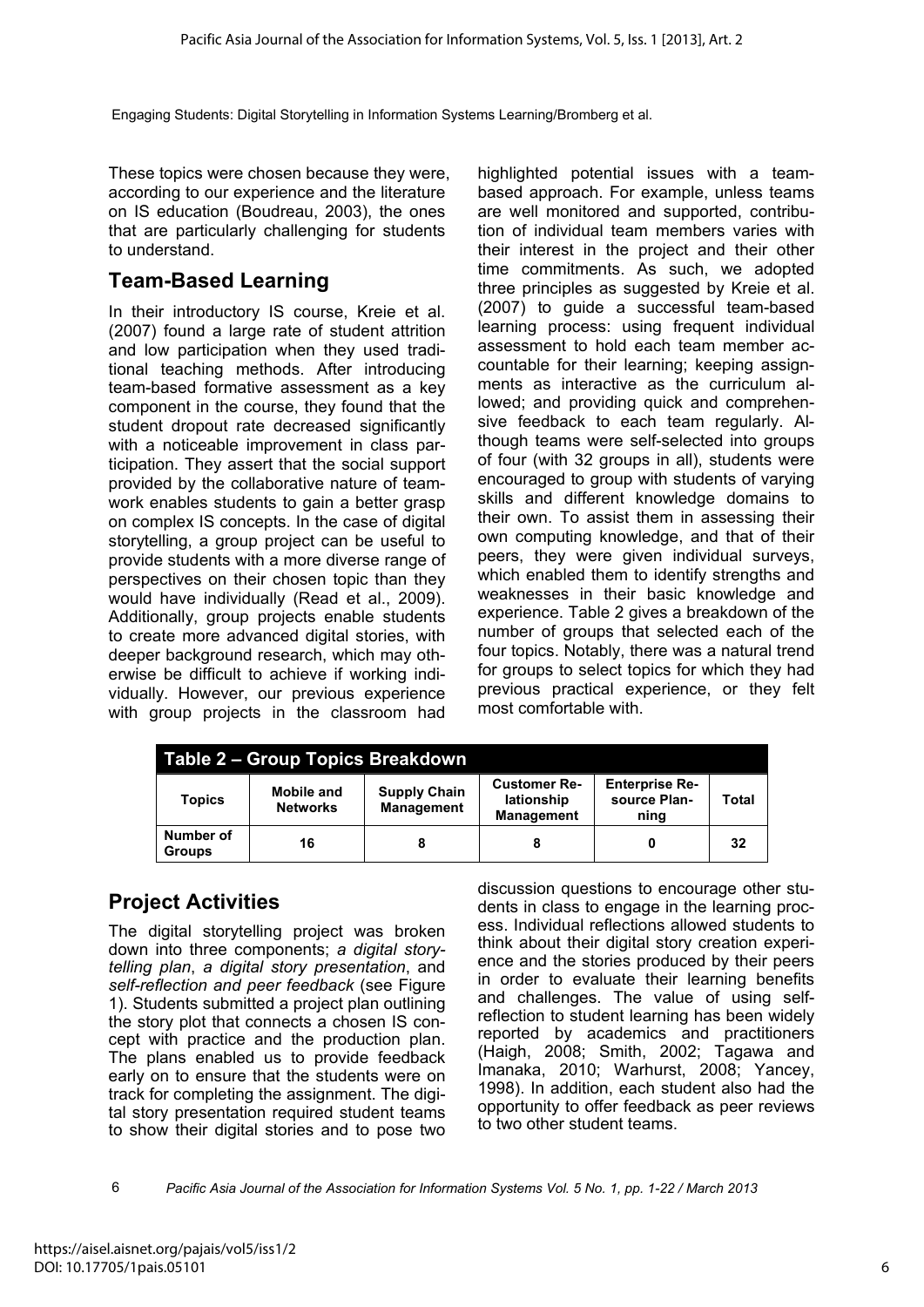

Having surveyed students on their experiences with creating digital media and the technology they had at their disposal, we discovered that although most were savvy with digital media consumption (e.g., watching videos on YouTube), few had direct experience of creating ones. Only 4% of students regularly uploaded videos, whereas 85% reported that they had one or fewer experiences with creating video content. The feedback from the surveys seemed to indicate a general apprehension of using such technologies without further support. Although it is suggested that the technology behind digital stories should be secondary to their message (Banaszewski, 2002; Kajder et al., 2005), it is important to have some technological support and creative direction to ensure that the narrative and images of the story are well aligned (Leng, 2010). For this reason, we opted for the popular media site, YouTube, to give a brief tutorial on digital media creation and upload. Students who conscientiously objected to using social media for their coursework were given the option to present their video directly from the computer. However, we did not have any students who expressed concerns regarding sharing their videos on YouTube. Instead, students made favourable comments on the usefulness of the optional tutorial for their project  $-$  e.g., "[the]

tutorial was helpful for students not very proficient with video editing" and "[it] provided us the necessary tools to utilise in the project".

## **Data Collection**

At the end of the course, students were given a self-reflection questionnaire. The selfreflection questionnaire has four five-point author-developed Likert-scale questions that ask students to evaluate on a scale of 1 (not well at all/not valuable at all) to 5 (very well/very valuable) regarding team work, learning experience and the perceived success of their digital storytelling. In addition to the four five-point Likert scale questions, there is one open-ended question that asks students to discuss their overall experience of the project. Similarly, the peer feedback questionnaire has four five-point Likert-scale questions that ask students to evaluate on a scale of 1 (disagree) to 5 (agree) regarding their perceptions about other digital storytelling presentations and one open-ended question that asks students to discuss specifics of what they like and offer suggestions for improvement. Table 3 presents the descriptive statistics and summary responses from the self-reflection questionnaire (responses from the open-ended question are not included here). Engaging Students: Digital Storytelling in Information Systems Learning/Bromberg et al.<br>
with the student of the control of the control of the control of the control of the control of the control of the control of the cont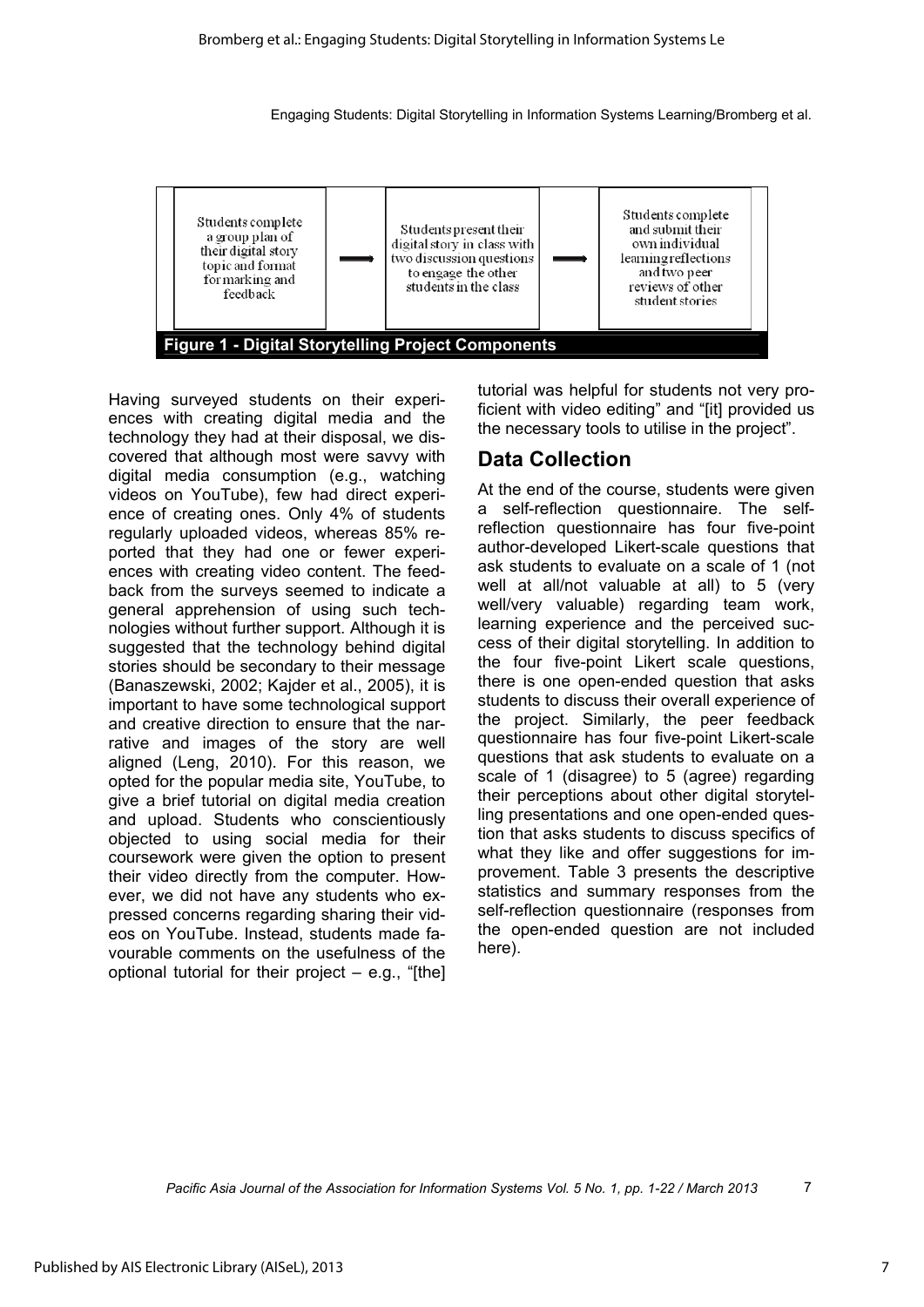|     | Table 3 - Self-reflection Question Descriptive Statistics                                                                                            |                     |      |      |  |
|-----|------------------------------------------------------------------------------------------------------------------------------------------------------|---------------------|------|------|--|
| No. | <b>Reflection Question</b>                                                                                                                           | No. of<br>responses | Mean | S.D. |  |
| 1   | As a group, how well do you feel you were able to work<br>together to complete this project?                                                         | 120                 | 3.95 | 0.99 |  |
| 2   | How well do you believe that you have learnt about your<br>chosen topic from this project?                                                           | 120                 | 4.18 | 0.79 |  |
| 3   | Based on the class discussion, to what degree do you feel<br>that your project was an overall success at teaching your<br>chosen topic to the class? | 120                 | 3.67 | 1.02 |  |
| 4   | To what extent do you believe that the digital storytelling<br>project is valuable to your learning experience in this<br>course?                    | 119                 | 4.08 | 0.86 |  |

Table 4 gives an overview of the student grades, which are broken down into five components: digital story plan, video production, presentation, reflection and feedback. The grades for the plan, video production and presentation were calculated based on the

whole group's work. The self-reflection and feedback grades were individually graded for each student and were awarded for submitting their feedback and reflections, rather than the inherent quality of the submission.

| Table 4 - Grade Descriptive Statistics |       |       |                     |                   |          |        |
|----------------------------------------|-------|-------|---------------------|-------------------|----------|--------|
|                                        | Plan  | Video | <b>Presentation</b> | <b>Reflection</b> | Feedback | Total  |
| <b>Total Points</b>                    | 20.0  | 60.0  | 10.0                | 5.0               | 5.0      | 100.0  |
| Mean                                   | 17.67 | 45.92 | 8.33                | 4.83              | 4.35     | 80.467 |
| S.D.                                   | 2.55  | 12.92 | 2.29                | 0.71              | 1.53     | 14.97  |

We use responses from self-reflections and peer feedback questionnaires and student grades to evaluate students' learning through digital storytelling, as we explain in the next section.

## **Data Analysis**

We performed correlational analysis between responses from the four five-point Likert questions of the self-reflection questionnaire and student grades to establish evidence of the value of digital storytelling for student learning. We also used a thematic approach to analyse qualitative data collected from selfreflection and peer feedback open-ended questions. The overall goal of the analysis – both correlational and thematic – is to elucidate elements of digital storytelling that are important to student learning process.

## **Correlational Analysis: Digital Storytelling and Learning**

The correlation analysis between responses from the self-reflection questionnaire and student grades reveal some interesting results. We report only the statistically significant results here. A statistically significant correlation was found between the students' selfreported quality of learning experience (Question 2 in Table 3) and their overall digital story grades (*f=7.099, df=3, p=0.000*). The correlation between self-reported quality of learning experience was particularly pronounced on both the video grade (*f=6.521, df=3, p=0.000*) and presentation grade (*f=11.151, df=3, p=0.000*) components. This evidence indicates that students who underperformed on the video production and presentation stages of their project perceived a more negative learning experience than those who performed well. We also found a statisti-

*Pacific Asia Journal of the Association for Information Systems Vol. 5 No. 1, pp. 1-22 / March 2013*

8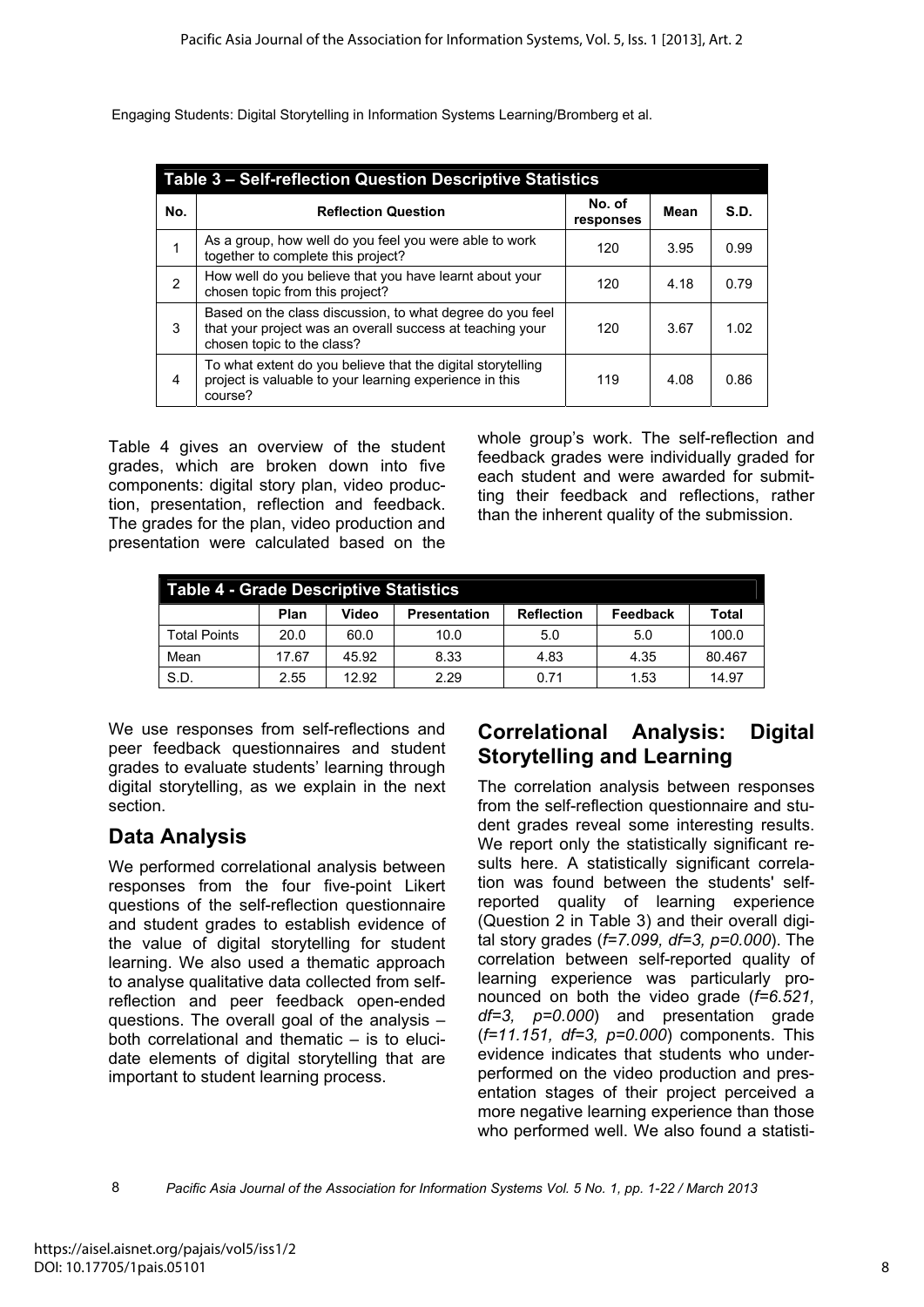cally significant correlation between the students' self-reported teaching effectiveness of their deliveries to the class (Question 3 in Table 3) and their presentation grades (*f=7.244, df=4, p=0.000*). This result suggests that student's perceived and actual presentation skills are important for students' learning through digital storytelling.

Next, we performed correlation analysis among self-reflection responses on quality of teamwork, perceived learning, perceived success of digital storytelling project, and perceived value of digital storytelling as shown in

|                                                       | Engaging Students: Digital Storytelling in Information Systems Learning/Bromberg et al.                                                                                                                                                                                                                                                                                                                                                                                                                                                                                                                                                                                                                                                                                                                                                                                                                                                                            |                   |                                                                                           |                                                                                                                                                                                                                                                                                                                                                                                                                                                                                                                                                                                                                                                                                                                                                                                                                                       |
|-------------------------------------------------------|--------------------------------------------------------------------------------------------------------------------------------------------------------------------------------------------------------------------------------------------------------------------------------------------------------------------------------------------------------------------------------------------------------------------------------------------------------------------------------------------------------------------------------------------------------------------------------------------------------------------------------------------------------------------------------------------------------------------------------------------------------------------------------------------------------------------------------------------------------------------------------------------------------------------------------------------------------------------|-------------------|-------------------------------------------------------------------------------------------|---------------------------------------------------------------------------------------------------------------------------------------------------------------------------------------------------------------------------------------------------------------------------------------------------------------------------------------------------------------------------------------------------------------------------------------------------------------------------------------------------------------------------------------------------------------------------------------------------------------------------------------------------------------------------------------------------------------------------------------------------------------------------------------------------------------------------------------|
| ough digital storytelling.                            | lly significant correlation between the stu-<br>nts' self-reported teaching effectiveness of<br>eir deliveries to the class (Question 3 in Ta-<br>e 3) and their presentation grades (f=7.244,<br>=4, p=0.000). This result suggests that stu-<br>nt's perceived and actual presentation<br>ills are important for students' learning<br>ext, we performed correlation analysis<br>nong self-reflection responses on quality of<br>amwork, perceived learning, perceived suc-<br>ss of digital storytelling project, and per-<br>ived value of digital storytelling as shown in                                                                                                                                                                                                                                                                                                                                                                                    | 3).               |                                                                                           | Table 5. The correlations indicate that there is<br>a connection between student's ability to<br>work as a team (Question 1) and their per-<br>ceived learning experience in a team-based<br>digital storytelling project (Question 2). Also<br>a connection is shown to exist between the<br>perceived learning value (Question 4) and<br>their perceived success at presentation<br>(Question 3). The strongest correlation is<br>shown between students' own learning ex-<br>perience (Question 2) and the perceived<br>value of their stories to their peers (Question                                                                                                                                                                                                                                                            |
|                                                       | Table 5 - Correlations between self-reflection questionnaire responses (n=120)                                                                                                                                                                                                                                                                                                                                                                                                                                                                                                                                                                                                                                                                                                                                                                                                                                                                                     |                   |                                                                                           |                                                                                                                                                                                                                                                                                                                                                                                                                                                                                                                                                                                                                                                                                                                                                                                                                                       |
|                                                       | <b>Pearson Correlation</b>                                                                                                                                                                                                                                                                                                                                                                                                                                                                                                                                                                                                                                                                                                                                                                                                                                                                                                                                         | <b>Question 2</b> | <b>Question 3</b>                                                                         | <b>Question 4</b>                                                                                                                                                                                                                                                                                                                                                                                                                                                                                                                                                                                                                                                                                                                                                                                                                     |
| <b>Question 1</b>                                     |                                                                                                                                                                                                                                                                                                                                                                                                                                                                                                                                                                                                                                                                                                                                                                                                                                                                                                                                                                    | .348<br>.000      | .319<br>.000                                                                              | .206<br>.024                                                                                                                                                                                                                                                                                                                                                                                                                                                                                                                                                                                                                                                                                                                                                                                                                          |
|                                                       | Sig. (2-tailed)<br><b>Pearson Correlation</b>                                                                                                                                                                                                                                                                                                                                                                                                                                                                                                                                                                                                                                                                                                                                                                                                                                                                                                                      |                   | .401                                                                                      | .370                                                                                                                                                                                                                                                                                                                                                                                                                                                                                                                                                                                                                                                                                                                                                                                                                                  |
| <b>Question 2</b>                                     | Sig. (2-tailed)                                                                                                                                                                                                                                                                                                                                                                                                                                                                                                                                                                                                                                                                                                                                                                                                                                                                                                                                                    |                   | .000                                                                                      | .000                                                                                                                                                                                                                                                                                                                                                                                                                                                                                                                                                                                                                                                                                                                                                                                                                                  |
|                                                       | <b>Pearson Correlation</b>                                                                                                                                                                                                                                                                                                                                                                                                                                                                                                                                                                                                                                                                                                                                                                                                                                                                                                                                         |                   |                                                                                           | .282                                                                                                                                                                                                                                                                                                                                                                                                                                                                                                                                                                                                                                                                                                                                                                                                                                  |
| <b>Question 3</b>                                     | Sig. (2-tailed)                                                                                                                                                                                                                                                                                                                                                                                                                                                                                                                                                                                                                                                                                                                                                                                                                                                                                                                                                    |                   |                                                                                           | .002                                                                                                                                                                                                                                                                                                                                                                                                                                                                                                                                                                                                                                                                                                                                                                                                                                  |
| <b>Iling and Learning</b><br>l storytelling.<br>$3 -$ | hematic Analysis: Digital Story-<br>this section, we report the results from<br>ematic analysis to understand the underly-<br>g processes of student learning through dig-<br>Thematic analysis "is a<br>ethod for identifying, analysing and report-<br>g patterns (themes) within [the] data set in<br>ch) detail" (Braun and Clarke, 2006, p. 79).<br>hen conducting the thematic analysis, we<br>plied the principle of the hermeneutical cir-<br>e (Klein and Myers, 1999), by which we an-<br>sed the underlying concepts in the data, in<br>ation to the whole. The concepts were then<br>composed in order to produce a holistic un-<br>rstanding of the situation at hand. In total,<br>survey responses from the<br>self-<br>flections and peer feedback (approximately<br>0 pages of text) from 120 students were<br>alysed. Note that the number of survey re-<br>onses is greater than the number of stu-<br>ints because each student is required to | <b>Planning</b>   | back questionnaires.<br><b>Discovering the Categories</b><br>of the digital storytelling. | From the inductive thematic analysis, we<br>identified and coded 69 distinct concepts tha<br>are broadly classified into seven emergen<br>categories. These categories relate to plan<br>ning, production, presentation, collaboration<br>content, assessment, and learning processes<br>The Planning category describes the process<br>by which students map out their digital stories<br>before starting the filming and productior<br>(see Table 6). For some students, planning<br>was the single most important part of thei<br>assignment; for others, it was the single poin<br>of breakdown. Unlike collaboration (which<br>was only assessed indirectly), students were<br>required to submit a plan for their digital story<br>so that the feedback could be used to im-<br>prove the story focus and digital story produc- |
|                                                       | Pacific Asia Journal of the Association for Information Systems Vol. 5 No. 1, pp. 1-22 / March 2013                                                                                                                                                                                                                                                                                                                                                                                                                                                                                                                                                                                                                                                                                                                                                                                                                                                                |                   |                                                                                           | 9                                                                                                                                                                                                                                                                                                                                                                                                                                                                                                                                                                                                                                                                                                                                                                                                                                     |

## **Thematic Analysis: Digital Storytelling and Learning**

In this section, we report the results from thematic analysis to understand the underlying processes of student learning through digital storytelling. Thematic analysis "is a method for identifying, analysing and reporting patterns (themes) within... [the] data set in (rich) detail" (Braun and Clarke, 2006, p. 79). When conducting the thematic analysis, we applied the principle of the hermeneutical circle (Klein and Myers, 1999), by which we analysed the underlying concepts in the data, in relation to the whole. The concepts were then recomposed in order to produce a holistic understanding of the situation at hand. In total, 273 survey responses from the selfreflections and peer feedback (approximately 250 pages of text) from 120 students were analysed. Note that the number of survey responses is greater than the number of students because each student is required to

## **Discovering the Categories**

## **Planning**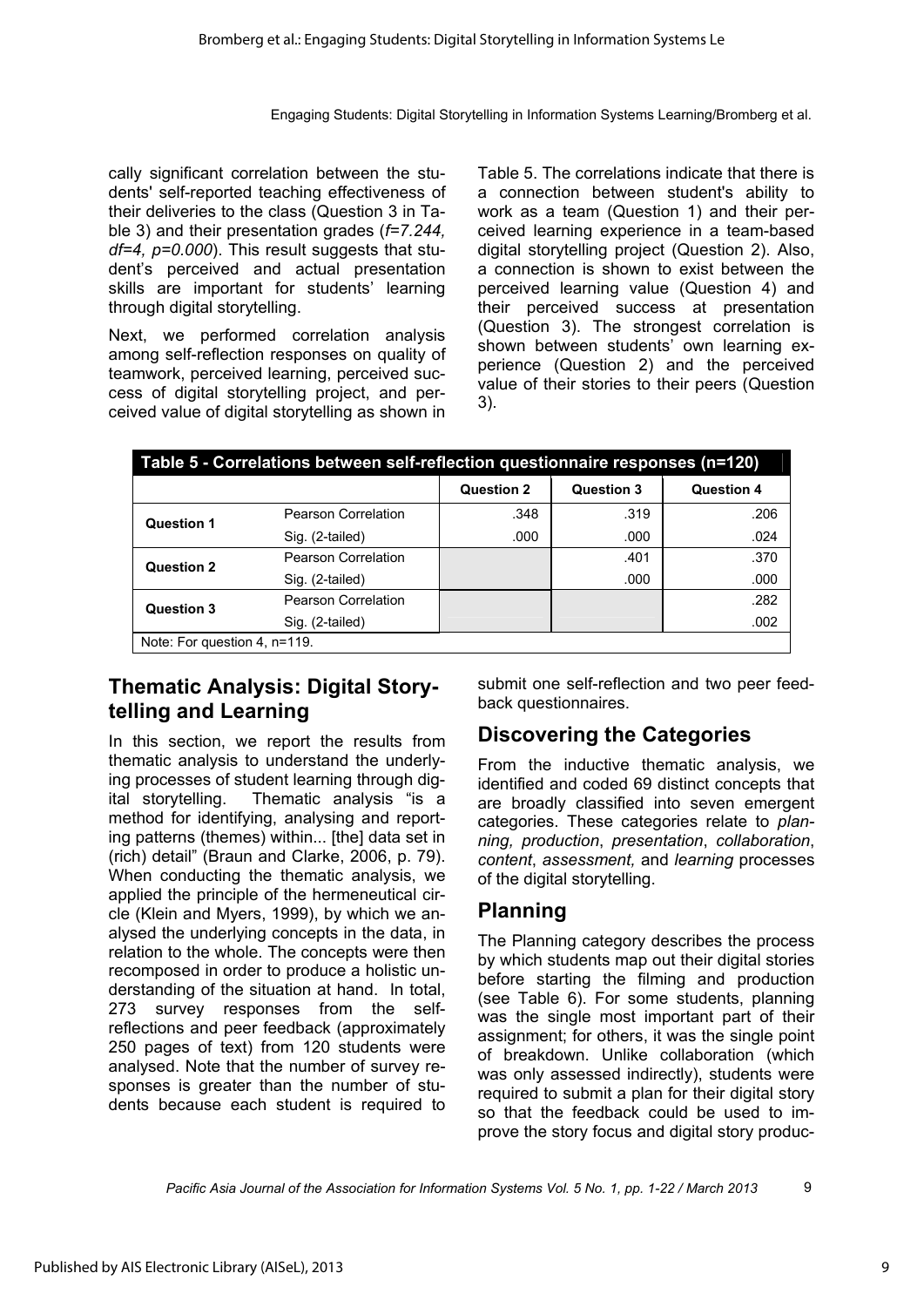tion plan. For many students, this component was difficult because digital storytelling is a novel experience and students have difficulty drawing on any of their prior classroom experiences. Also, some students struggled with coming to terms with the level of technical knowledge and skills required in digital story production. As mentioned earlier, the experience of student with digital production tools was fairly low (4% of the class), so a short workshop was held to introduce some basic concepts in video production. Whilst this was valued by a number of students, some responded that it was too abstract from

the tools they eventually used, and that more advanced training would have been beneficial. This comment might suggest that we attached too much weight to the actual production factor of the video, which should be considered less important than the story itself (Banaszewski, 2002; Kajder et al., 2005). Another factor that was brought up frequently is the underestimation of the time required to complete the project, which led to poor time management. Like teamwork, proper planning is important to students' view of their own success.

| Table 6 – Planning Category                                                                                                                                                                                                                                                                                                                                                                                   |                                                                                                                                                                                                                                                                                                                                                                                                                                                                                                                                                      |  |  |
|---------------------------------------------------------------------------------------------------------------------------------------------------------------------------------------------------------------------------------------------------------------------------------------------------------------------------------------------------------------------------------------------------------------|------------------------------------------------------------------------------------------------------------------------------------------------------------------------------------------------------------------------------------------------------------------------------------------------------------------------------------------------------------------------------------------------------------------------------------------------------------------------------------------------------------------------------------------------------|--|--|
| <b>Concepts</b>                                                                                                                                                                                                                                                                                                                                                                                               | <b>Illustrative Comments</b>                                                                                                                                                                                                                                                                                                                                                                                                                                                                                                                         |  |  |
| solid planning is important<br>time management<br>lack of individual knowledge<br>٠<br>lack of preparation<br>٠<br>no experience of video editing<br>overestimated topic coverage<br>٠<br>external factors affecting video re-<br>cording<br>poor preparation for questions<br>fear of acting<br>difficulty in finding participants<br>personal problems<br>work commitments<br>٠<br>poor video editing tools | "had to set up a good plan for filming otherwise it will waste<br>٠<br>our time"<br>"our group had a serious schedule issue"<br>"the video was not as we were expecting for the lack of edit-<br>٠<br>ing skills"<br>"we did not find a right person for our interview on that day"<br>٠<br>"the weather hasn't quite agreed with us"<br>٠<br>"Due to having a lot of other commitments, I believe I haven't<br>٠<br>put in the effort required to get excellent grades"<br>"Being all over the place this semester hasn't helped me at<br>٠<br>all" |  |  |

## **Production**

The Production category includes filming, editing and finalising the digital story which students later present to the class (see Table 7). Although it is arguable that production is perhaps the least important to the learning experience of the students (Banaszewski, 2002; Kajder et al., 2005), the quality of the final story is directly affected by production quality.

Students, particularly those who are more technically savvy, commented mainly on details such as choice of background music and transition timings. Some ethical issues identified by students and the teaching team are the relatively high level of third-party media use and the apparent lack of effort put into creating original materials.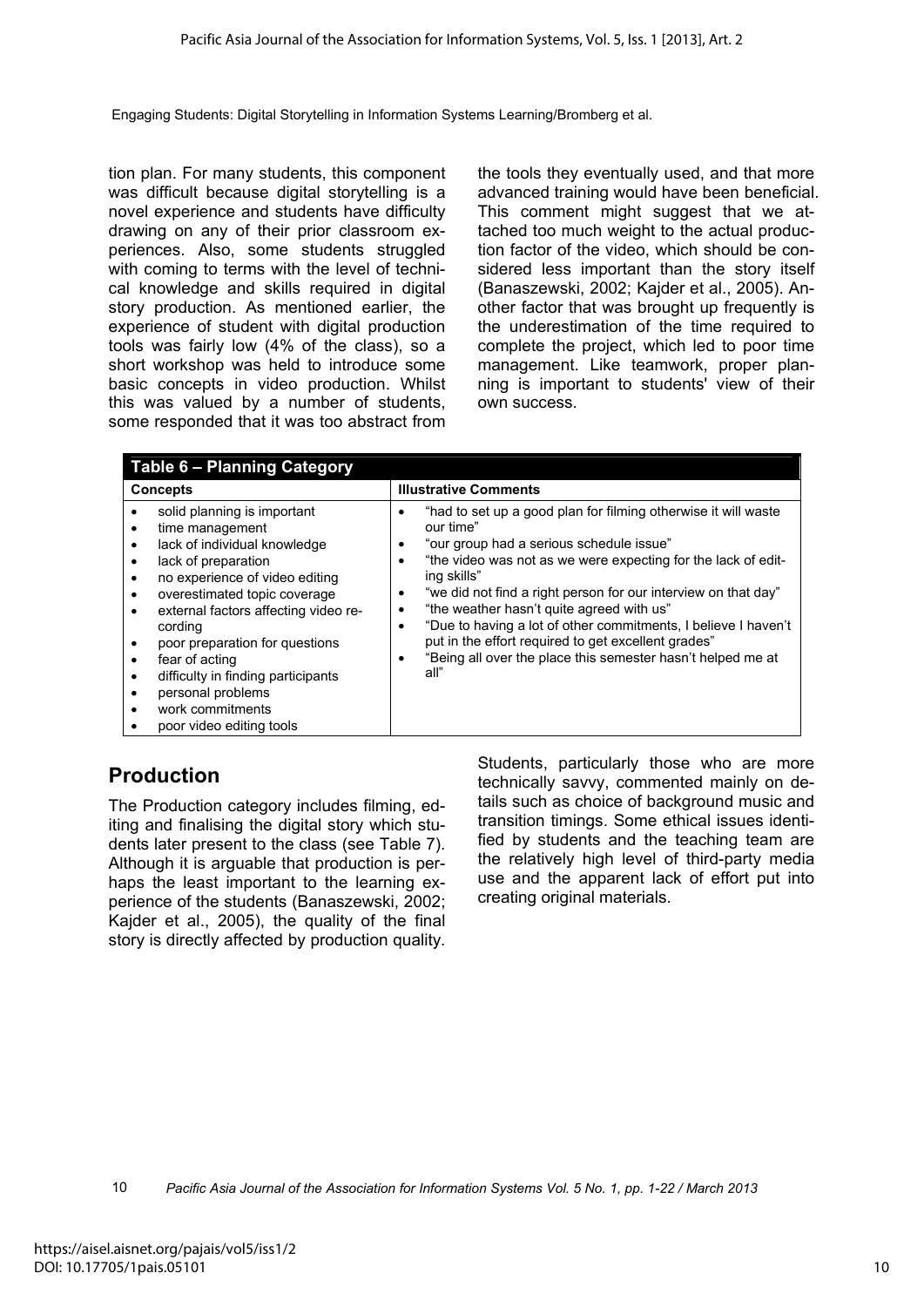| <b>Table 7 - Production Category</b>                                                                                                                                                                                                                                                                                                                                                          |                                                                                                                                                                                                                                                                                                                                                                                                             |  |  |
|-----------------------------------------------------------------------------------------------------------------------------------------------------------------------------------------------------------------------------------------------------------------------------------------------------------------------------------------------------------------------------------------------|-------------------------------------------------------------------------------------------------------------------------------------------------------------------------------------------------------------------------------------------------------------------------------------------------------------------------------------------------------------------------------------------------------------|--|--|
| <b>Concepts</b>                                                                                                                                                                                                                                                                                                                                                                               | <b>Illustrative Comments</b>                                                                                                                                                                                                                                                                                                                                                                                |  |  |
| spelling errors<br>too much like a PowerPoint presen-<br>$\bullet$<br>tation<br>choice of background music<br>videos too short/long<br>quality of images/videos<br>not own work/copyright restrictions<br>slide transitioning too fast<br>lack of audio narrative<br>technical difficulties<br>audio quality<br>background music interfering with<br>interview<br>advanced editing techniques | "I also like the music that went with it"<br>٠<br>"We used [a free audio editor] and sometimes the sound<br>٠<br>[was] not good"<br>"The quality of the video is not really good"<br>٠<br>"They did not involve any of their own production"<br>"The things that will need to be improved would be<br>٠<br>checking for spelling errors in the video"<br>"it was more like a power point presentation"<br>٠ |  |  |

### **Presentation**

The Presentation category describes the preparation for and in class discussion of students' digital stories, and includes the two open-ended discussion questions that students were asked to devise (see Table 8). Students raised a few issues on presentation. Some students reported that they were nervous to present in front of the class, or had little experience with class presentation. Some students found that those viewing the presentation were reluctant to participate in discussion. In some cases, presenters spoke too softly or were not engaged in the topic. This affected their overall view of the team's

digital story, leading to a number of selfcritical remarks in the reflections. The nervousness may stem from negative emotions surrounding a perceived "failure" at delivering the story, but nevertheless is an important issue to be considered for the future particularly on how instructors can help students achieve success with presentations and class engagement. Students were also apt at identifying weaknesses in some presentations such as, spelling errors or that the story was too reminiscent of a PowerPoint presentation. On the other hand, students praised some presentations on how well aspects of presentations complemented each other (audio, video and narrative).

| Table 8 - Presentation Category                                                                                                                                                                                                                                                      |                                                                                                                                                                                                                                                                                                                                                                                                                                                 |  |  |
|--------------------------------------------------------------------------------------------------------------------------------------------------------------------------------------------------------------------------------------------------------------------------------------|-------------------------------------------------------------------------------------------------------------------------------------------------------------------------------------------------------------------------------------------------------------------------------------------------------------------------------------------------------------------------------------------------------------------------------------------------|--|--|
| <b>Concepts</b>                                                                                                                                                                                                                                                                      | <b>Illustrative Comments</b>                                                                                                                                                                                                                                                                                                                                                                                                                    |  |  |
| presenter difficult to understand<br>questions had already been asked<br>poor class participation<br>use of incentives for discussion<br>communication<br>lack of engagement<br>nervousness<br>class struggled with concepts and<br>questions<br>sharing presentation responsibility | "an excellent presenting method could help you more to de-<br>٠<br>liver the idea to the students"<br>"try to engage or encourage participation through leading<br>٠<br>discussion"<br>"group did little to intrigue me into answering"<br>"talking too fast for me to understand what message they<br>were trying to give to the audience"<br>"I could not hear anything from the speaker and I did not<br>٠<br>catch any of the explanations" |  |  |

## **Collaboration**

The Collaboration category is the work between team members, and most particularly the team cohesion and effectiveness at completing tasks (see Table 9). Very much linked to planning, collaboration is also essential to the process of making a digital story. Students had to be able to communicate effectively in order to collaborate on the project,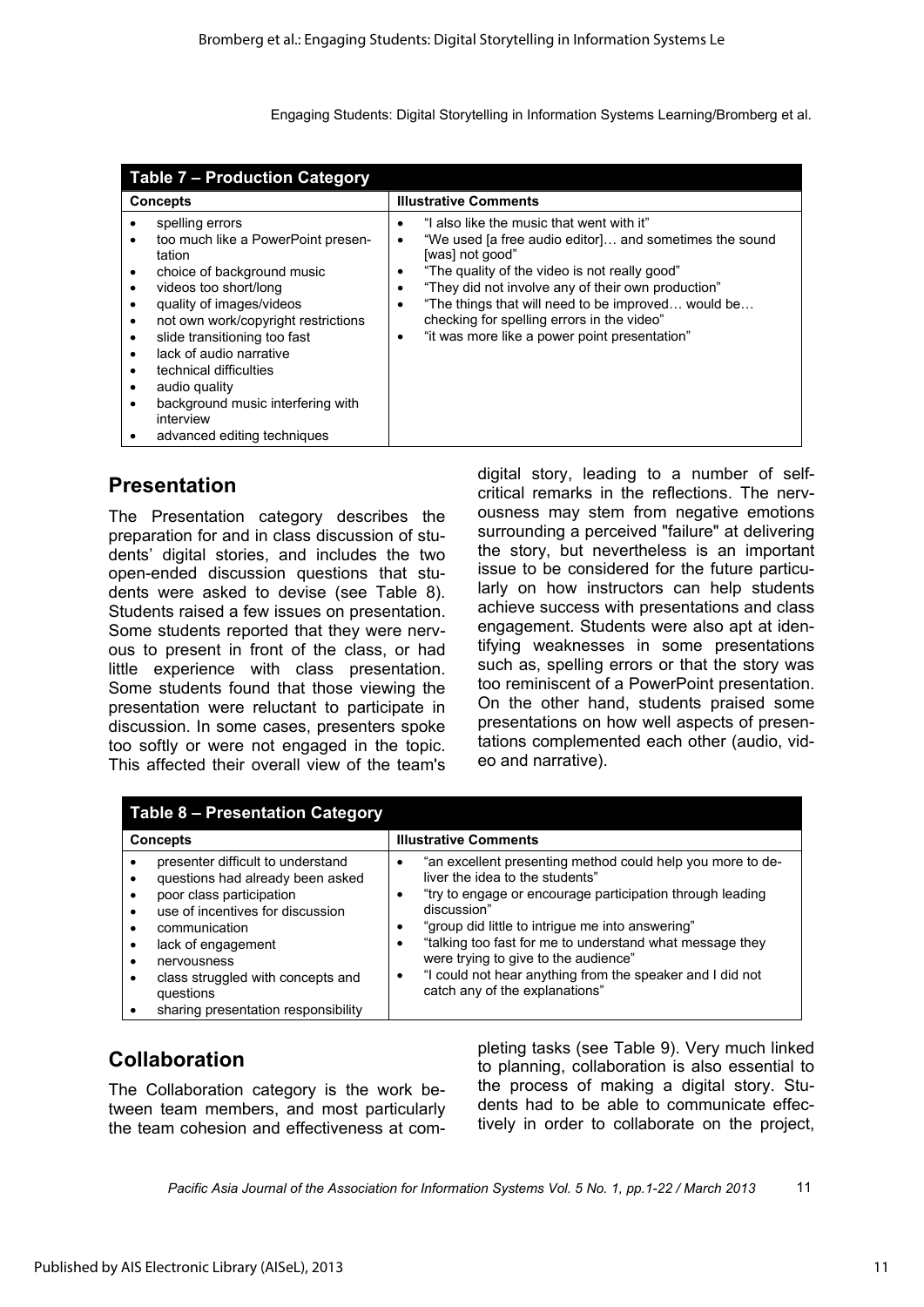with many teams developing a leadership structure and task lists. Some interesting contrasts were present between team members in their reflections that showed very differing opinions on teamwork and leadership. For example, two students from the same team believed they were the leader, with wildly different views of each other. The most widely reported collaboration challenge was organising time to be able to meet as a team to plan

the project  $-$  e.g., "team members did not contribute their time for the success for this project". This challenge often led to students commenting that the pressure of team time management impacted their enjoyment and learning in the project  $-$  e.g., "my experience as a member of this group was not good", and "the overall experience of this particular project was not very satisfying".

| <b>Table 9 - Collaboration Category</b>                                                                                                                                                                                                                                                                                                 |                                                                                                                                                                                                                                                                                                                                                                                                                        |  |  |
|-----------------------------------------------------------------------------------------------------------------------------------------------------------------------------------------------------------------------------------------------------------------------------------------------------------------------------------------|------------------------------------------------------------------------------------------------------------------------------------------------------------------------------------------------------------------------------------------------------------------------------------------------------------------------------------------------------------------------------------------------------------------------|--|--|
| <b>Concepts</b>                                                                                                                                                                                                                                                                                                                         | <b>Illustrative Comments</b>                                                                                                                                                                                                                                                                                                                                                                                           |  |  |
| reliability/participation of team mem-<br>bers<br>leadership<br>$\bullet$<br>team cohesion<br>$\bullet$<br>communication<br>$\bullet$<br>brainstorming<br>$\bullet$<br>respect for other team members<br>$\bullet$<br>team member availability times<br>$\bullet$<br>share workload<br>$\bullet$<br>overpowering/controlling leadership | "my group made a list of what concepts should be retrieved<br>$\bullet$<br>and selected"<br>"it is critical that all members need to be present"<br>"I did not contribute as much as I should of towards this as-<br>signment"<br>"I feel this group member does not get involved enough<br>and thus hinder our assignment"<br>"Not communicating effectively also I believe have led our<br>overall performance down" |  |  |

## **Content**

The Content category relates specifically to what was presented to the class through the digital story, rather than how it was presented (see Table 10). Students' learning and engagement hinge on content, which is a core aspect of the digital storytelling process. It is also the main focus of the grade evaluation whether or not the content is adequate to inform and engage other students. While few comments expressed the lack of focus some

stories had on IS and that some concepts were not properly explained, the general perception was that most of the stories were interesting and engaging. Along with production and presentation, the content component shaped the perception that other students had of the story. Most particularly, students reported to learn more from other teams' stories and experience than as a presenter when the content was perceived as valuable and engaging.

| <b>Table 10 - Content Category</b>                                                                                                                                                                                                                                                                                                               |                                                                                                                                                                                                                                                                                                                                                                                                                                                                                                                                       |  |  |
|--------------------------------------------------------------------------------------------------------------------------------------------------------------------------------------------------------------------------------------------------------------------------------------------------------------------------------------------------|---------------------------------------------------------------------------------------------------------------------------------------------------------------------------------------------------------------------------------------------------------------------------------------------------------------------------------------------------------------------------------------------------------------------------------------------------------------------------------------------------------------------------------------|--|--|
| <b>Concepts</b>                                                                                                                                                                                                                                                                                                                                  | <b>Illustrative Comments</b>                                                                                                                                                                                                                                                                                                                                                                                                                                                                                                          |  |  |
| went off topic<br>٠<br>informative<br>٠<br>use of humour<br>$\bullet$<br>lack of focus on IS<br>lack of focus on business<br>$\bullet$<br>lack of topic explanation<br>٠<br>boring video<br>٠<br>information overload in video<br>$\bullet$<br>shallow/narrow focus<br>$\bullet$<br>exciting/fun<br>$\bullet$<br>use of real world examples<br>٠ | "I have learnt a lot from our chosen topic Successful Supply<br>٠<br>Management"<br>"video is not boring and it makes audience want to partici-<br>٠<br>pate"<br>"the future for better video making, they may add some<br>$\bullet$<br>[clear] explanation"<br>"the video went a little off topic"<br>٠<br>"our video is more boring than others"<br>$\bullet$<br>"In the end, the information in the digital presentation was<br>٠<br>lacking"<br>"their video did not seem to have sufficient information about<br>٠<br>the topic" |  |  |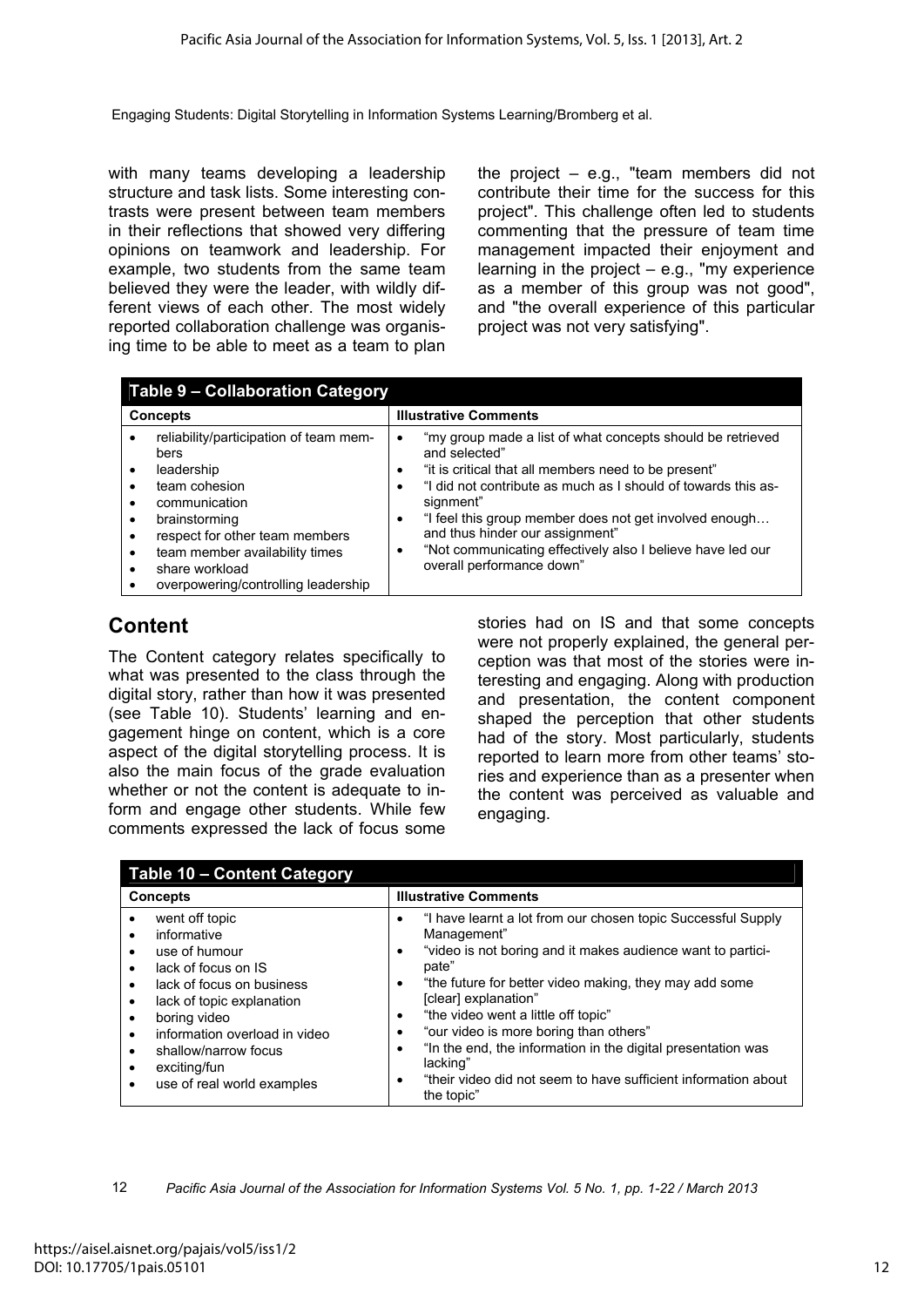### **Assessment**

The Assessment category describes the feedback on the assessment criteria and processes directly, such as the grades and weighting (see Table 11). Assessment was mentioned in the reflections, particularly among students who believed that the criteria were in some way unfair or unreasonable. Three concepts identified were that there was not enough direction on the exact requirements of the project, that the assignment was difficult to complete with the time pressure of other assignments, and that not enough points were allocated to it. Although this was certainly not the experience of many of the students, it suggests that those students who perceived the assessment as unfair had different degrees of satisfaction for the project. One student commented that the course assessment structure "is quite overwhelming... including exam and tests... this [course] has eight assessments... and all of them are equal or less than 10% each... I gain [sic] very limited knowledge doing digital storytelling". This comment confirms Craddock and Mathias's (2009) finding that time constraints cause frustration, leading students to place less value in class assessments. They also found that students receive greater value from formative assessments than summative assessments. This finding seems to be in conflict with the findings of Casem (2006), who suggests that a number of small summative assessments, such as quizzes, are useful to increase the knowledge retention of the students. Although measuring such effects is beyond the scope of this research, it does present a challenge of balancing assessments with time management in a course that utilises digital storytelling along with other class activities.

| Table 11 - Assessment Category                                                                                                  |                                                                                                                                                                                                                                                                                                           |  |  |
|---------------------------------------------------------------------------------------------------------------------------------|-----------------------------------------------------------------------------------------------------------------------------------------------------------------------------------------------------------------------------------------------------------------------------------------------------------|--|--|
| <b>Concepts</b>                                                                                                                 | <b>Illustrative Comments</b>                                                                                                                                                                                                                                                                              |  |  |
| not enough allocated marks<br>lack of direction<br>pressure of other assignments<br>considerable time with not enough<br>reward | "The digital storytelling is quite overwhelming It takes time<br>and effort to do them especially if people want to get good re-<br>sult."<br>"a bit more direction could have been given"<br>$\bullet$<br>"Including exam and tests this course has eight assess-<br>ments equal or less than 10% each." |  |  |

## **Learning**

The final category, Learning, looks at the views students had on the learning process itself and how valuable they believed the project to be to this process (see Table 12). Students offered some suggestions on how to improve the project in the future. A common issue noted by some students were the technical difficulties that arose when trying to play their videos through YouTube in class. Nevertheless, students identified positive learning outcomes that are of particular interest to this project. For example, the use of practical examples enabled students to connect complex concepts with real-world examples. The freedom students had in content creation enabled them to control their own learning environment with visually engaging content. Additionally, the diversity of projects allowed students to practice other core skills such as teamwork, time management and critical enquiry. The comments given on the learning component indicate that the project adds value to the learning process, including the introduction of materials that links to a practical aspect of IS.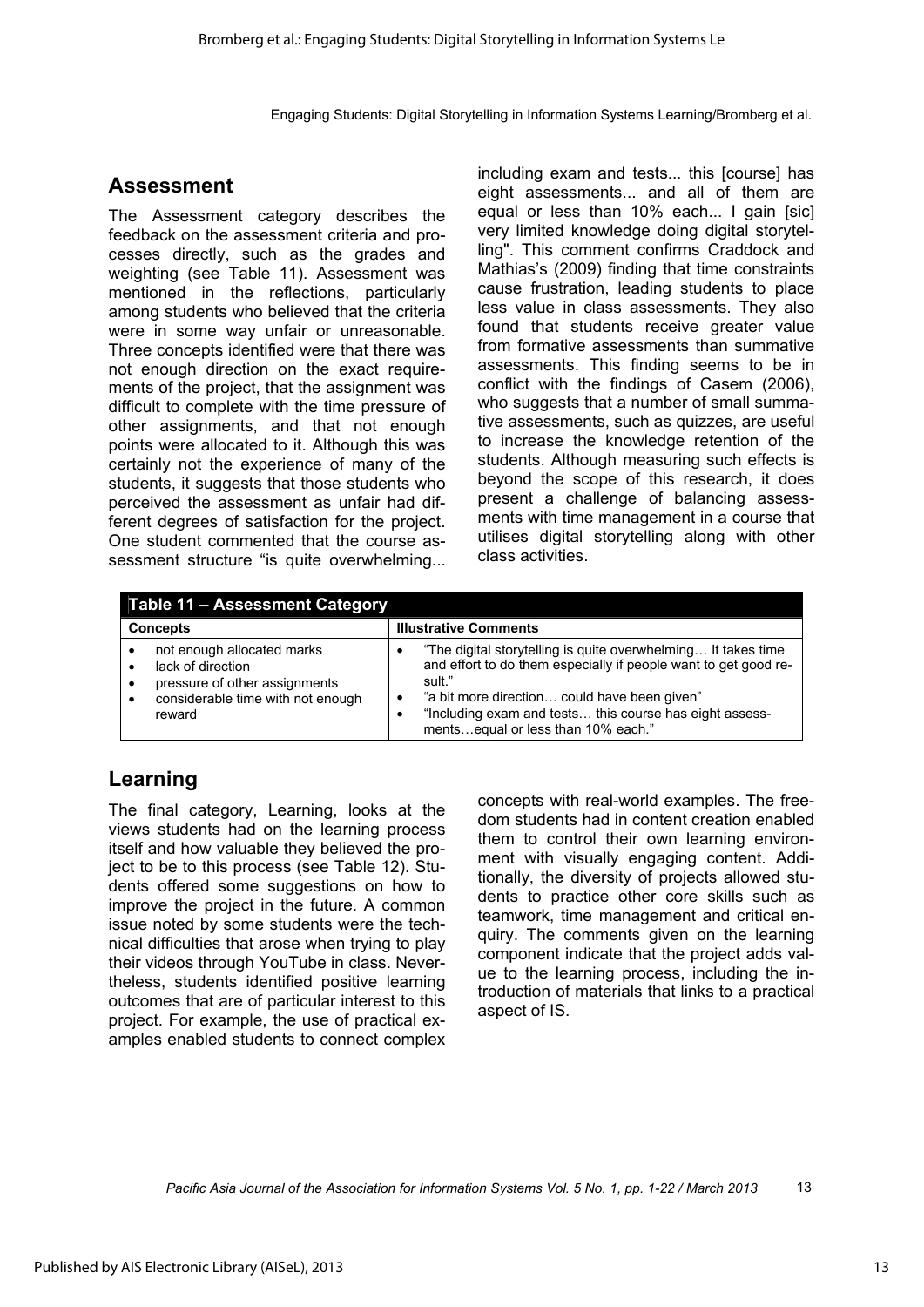| <b>Table 12 - Learning Category</b>                                                                                                                                                                                                                                                                                                                        |                                                                                                                                                                                                                                                                                                                                                                                                                                                                                                                              |  |  |
|------------------------------------------------------------------------------------------------------------------------------------------------------------------------------------------------------------------------------------------------------------------------------------------------------------------------------------------------------------|------------------------------------------------------------------------------------------------------------------------------------------------------------------------------------------------------------------------------------------------------------------------------------------------------------------------------------------------------------------------------------------------------------------------------------------------------------------------------------------------------------------------------|--|--|
| <b>Concepts</b>                                                                                                                                                                                                                                                                                                                                            | <b>Illustrative Comments</b>                                                                                                                                                                                                                                                                                                                                                                                                                                                                                                 |  |  |
| gain first-hand experience<br>understand topic better<br>٠<br>more complete learning experience<br>٠<br>rare experience to be a teacher<br>good teambuilding exercise<br>creativity<br>appropriately challenging<br>confidence building<br>$\bullet$<br>in-depth research<br>٠<br>use of real world examples<br>$\bullet$<br>interview skills<br>$\bullet$ | "enhances learning from a more visual and fun aspect to stu-<br>dents"<br>"take the initiative in our own learning"<br>٠<br>"I will remember the process more than someone just being<br>٠<br>told about it"<br>"it gives us a feel on how to film, edit and present our final<br>٠<br>work"<br>"I like the way that the group uses real life example [sic] to<br>$\bullet$<br>demonstrate in the video"<br>"we did lots of research"<br>$\bullet$<br>"I've never done anything like it before, so it was like learning<br>٠ |  |  |
| time management                                                                                                                                                                                                                                                                                                                                            | to swim again"                                                                                                                                                                                                                                                                                                                                                                                                                                                                                                               |  |  |

## **Emergent Themes**

The results from the thematic analysis reveal some insightful and encouraging findings. Firstly, drawing from the concepts identified by the students, we develop a model showing the seven different categories where knowledge acquisition takes place in the digital storytelling. Each of the categories – i.e., *collaboration, planning, content, production, presentation, learning* and *assessment* – is crucial to the success of a team-based digital storytelling activity and to the outcomes of the overall learning experience. Next, we discuss the importance and the interrelatedness of these components to students' learning.

The overall comments pertaining to the digital storytelling project experience seem to be positive, with a number of students indicating that they would be interested in doing similar assignments in the future. Some examples of positive comments are:

 "Overall I had a great experience using my creative side to finish this project and I feel our video came out very well in the end."

- "Digital storytelling gave us a good way to learn about our chosen topic in an interactive way, and I would like to do more assignments in this fashion in the future."
- "I feel this project is a very good component of the Business Information Systems [course] as it enhances learning from a more visual and fun aspect for students."
- "In the end, this was easily the best assignment ever."

A deeper analysis of the seven components of the digital storytelling process at a higher level of abstraction reveals four emergent, distinctive yet interrelated themes (see Figure 2): peer perceptions of stories, team planning and cohesion, perceived engagement and value, and perceived fairness of the assessment. These themes describe the perceptions that influence learning experiences of students for this project. Based on these emergent themes we advance four propositions.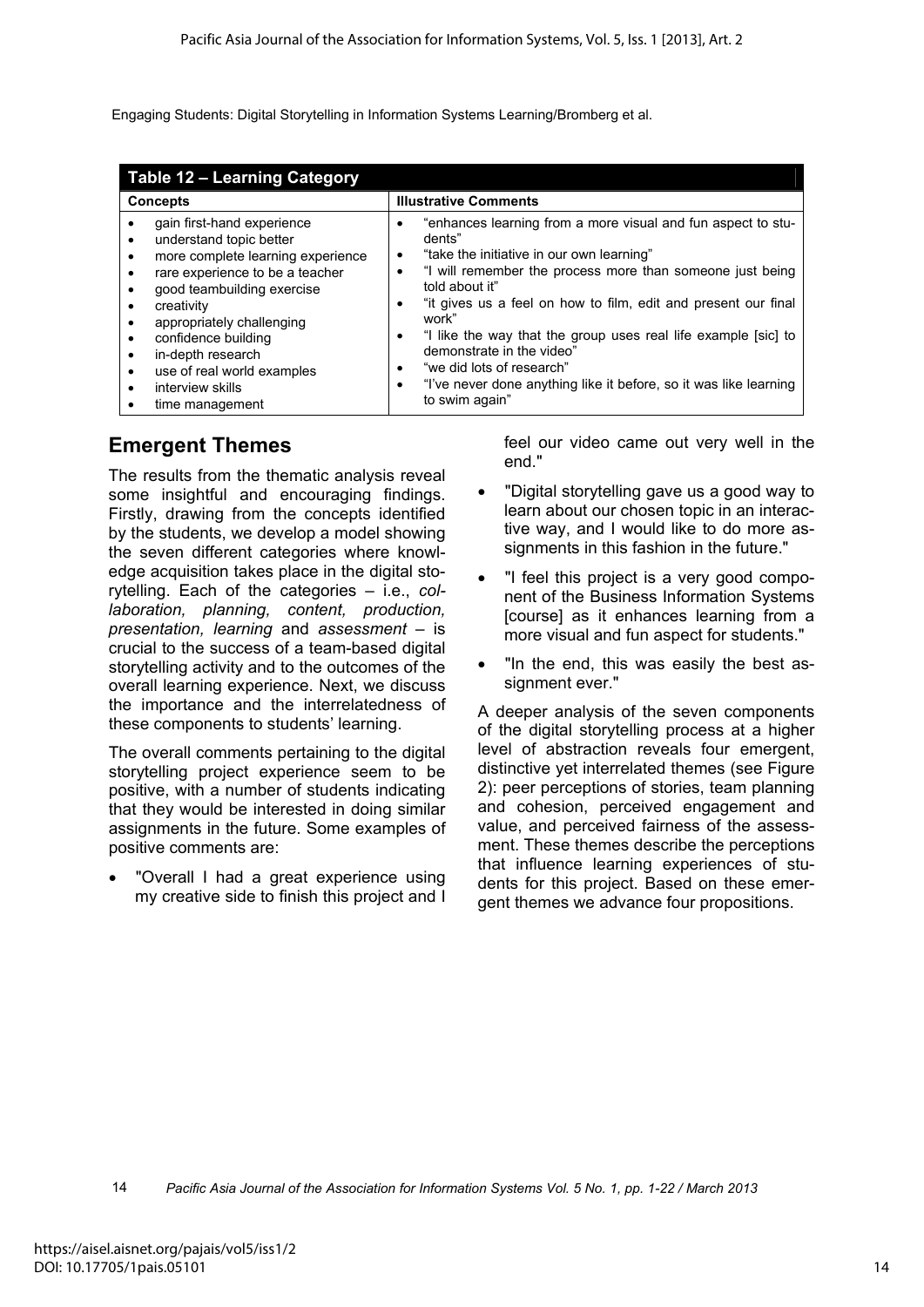

## **Peer Perceptions of Stories**

The categories of *presentation*, *production* and *content* were all reported by students to influence their perception of other students' stories. Creating interesting stories that both engage and inform the class is an art form (Hurlburt and Voas, 2011), which requires strong presentation, quality production and well considered content. Most particularly, issues of informative content, engaging presentations and clear productions were essential in conveying a quality learning material. For instance, videos that used practical examples, which is essential to digital storytelling (Di Blas et al., 2009), were not favoured highly by students if they were presented poorly, particularly if the video had issues with quality. As Wang and Zhan (2010) suggest, quality of digital content can be a challenging balance for students who are not familiar with the technology. Therefore, it is essential that the technology tools themselves do not hinder students' creativity (Di Blas et al., 2009). Similarly, videos that were well edited and entertaining were only seen to be valuable if content was also educational and informative (Gils, 2005). This leads to the following proposition:

*Proposition 1: The quality of the content and delivery as well as the quality of the production influence peer perceptions of digital stories.* 

## **Team Planning and Cohesion**

A team-based approach was used for this project as it has been shown to improve learning outcomes in digital storytelling assignments (Hung et al., 2012). Some students reported that they did not feel that they got the most out of the project, or that they believed the quality of the story suffered because of issues related to teamwork and planning. Although working in groups gave more time for the project (Read et al., 2009), it was noted by a number of students that proper planning was essential, and often hinged on being able to come together as a team during meetings. The evidence seems to indicate that student experiences with teamwork and planning have a greater influence on how successful they believe their digital stories to be. This was found by both Burdett and Hastie (2009) and Volet and Mansfield (2006) who suggest that negative perceptions of the teamwork in a group assignment lead to lower feelings of achievement. Regular feedback is important to the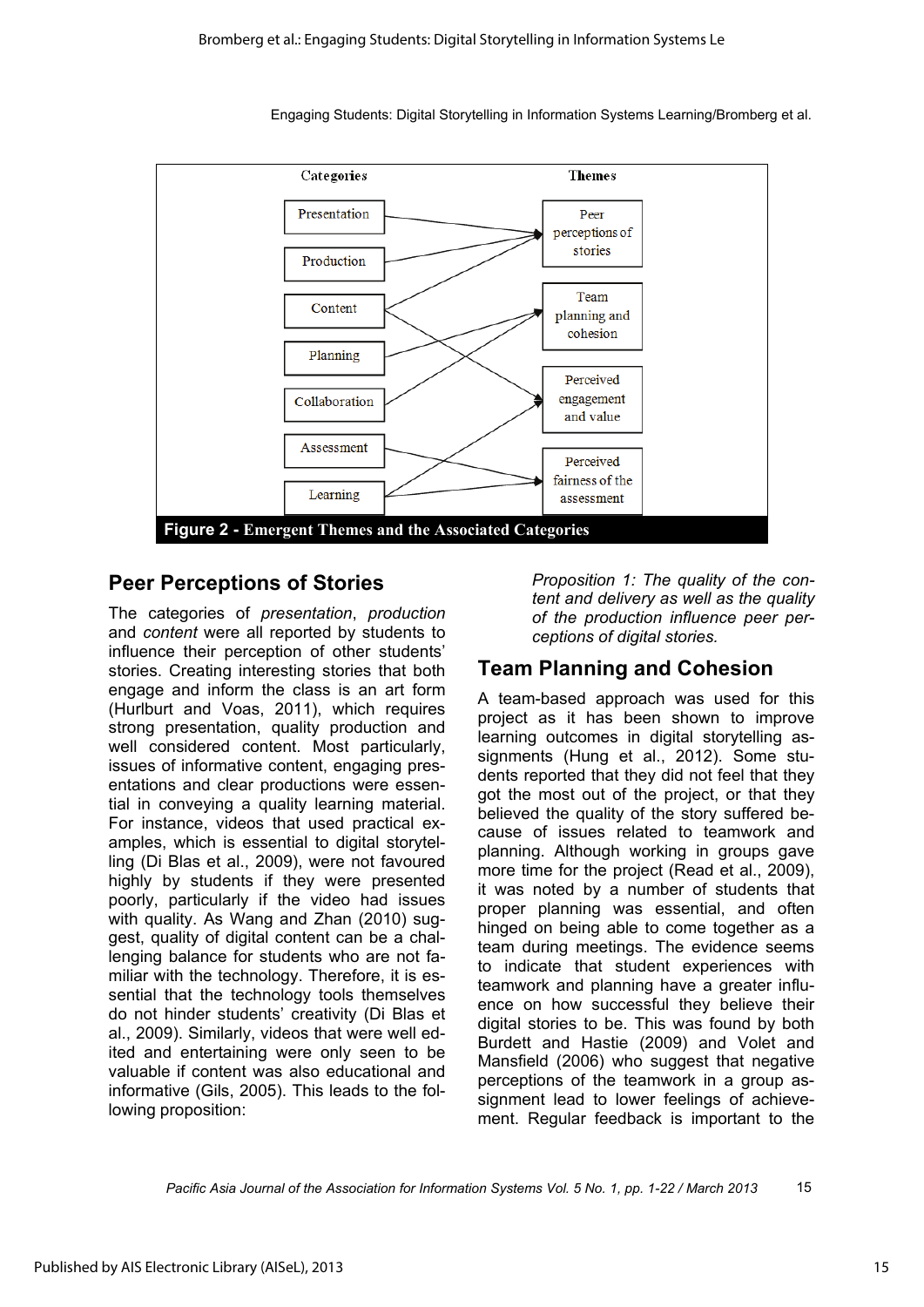success of team-based projects (Kreie et al., 2007). Similarly, guidelines were set at the beginning of the project (Di Blas et al., 2009) to allow students time to plan ahead of time (and the planning itself was graded). Drawing on the evidence in our data, we propose the following:

> *Proposition 2: Perception of students' own digital stories are affected by the effectiveness of the planning and cohesion of their team during digital story development.*

## **Perceived Engagement and Value**

A number of factors influence the value that students perceive from learning projects, such as the experience of the educator (Di Blas et al., 2009), entertainment value (Gils, 2005), creativity (Gils, 2005) and skill building (Robin, 2008). Our students reported that they gained most learning experience from creating their video's content and viewing content created by others. Most particularly, digital storytelling engaged students into further developing their information and technological competencies (Gazarian, 2010; Robin, 2008) whereby the use of and access to technology can promote interest in the project (Hung et al., 2012). It also helps students to focus their knowledge on the chosen topic and to identify areas for improvement (Sadik, 2008), which is then supported by selfreflection on learning at the conclusion of the project (Valkanova and Watts, 2007). Additionally, storytelling itself helps to engage the audience (McLellan, 2007), and creative representation of the content can be an effective tool for students to engage others with the concepts and information in their stories (Hurlburt and Voas, 2011). Content was perceived to be of a high quality if it was interesting, engaging, entertaining, focused and well explained. As observed by Fuhrman and Ladewig (2008), narratives that were both humorous and relevant to the topic were very effective at inspiring creativity in others. This leads to the following proposition:

*Proposition 3: Students' learning experiences as learners and presenters are influenced by the perceived engagement and value of the story content.* 

## **Perceived Fairness of the Assessment**

Finally, a small number of students commented that they believed the workload or assessment criteria for the entire course was not feasible or that the amount of grades did not fairly reflect the amount of work that they put into the assignment. For most of these students, they remarked that this issue negatively impacted their experience with the project and felt that they did not get the full benefit of the experience. In order for students to fully engage with the project (Wise and DeMars, 2005), it is important that they perceive that the assessment outcome fairly reflects the work they put into the project (Jensen Delucchi et al., 1987; Resh, 2009), regardless of the learning outcomes. It is important for instructors to design an assessment structure that students perceive as fair and to reward the effort put in completing the assignments. Digital storytelling projects, in part should complement the course's learning strategies (Gils, 2005). This leads to the following proposition:

> *Proposition 4: Students' overall experience of the project is affected by the perceived fairness of the assessment.*

## **Conclusion**

The aim of the digital storytelling project was to engage students in their own personal learning process by giving them the opportunity to develop and present their own class materials. The balance of comments were largely positive, with many students commenting that they believed the project was worthwhile to their learning, was engaging and fun, and they would like to complete projects like this in the future. The thematic analysis revealed the underlying factors that contribute to the overall learning experiences of students. Despite the limited academic research on this emerging learning approach,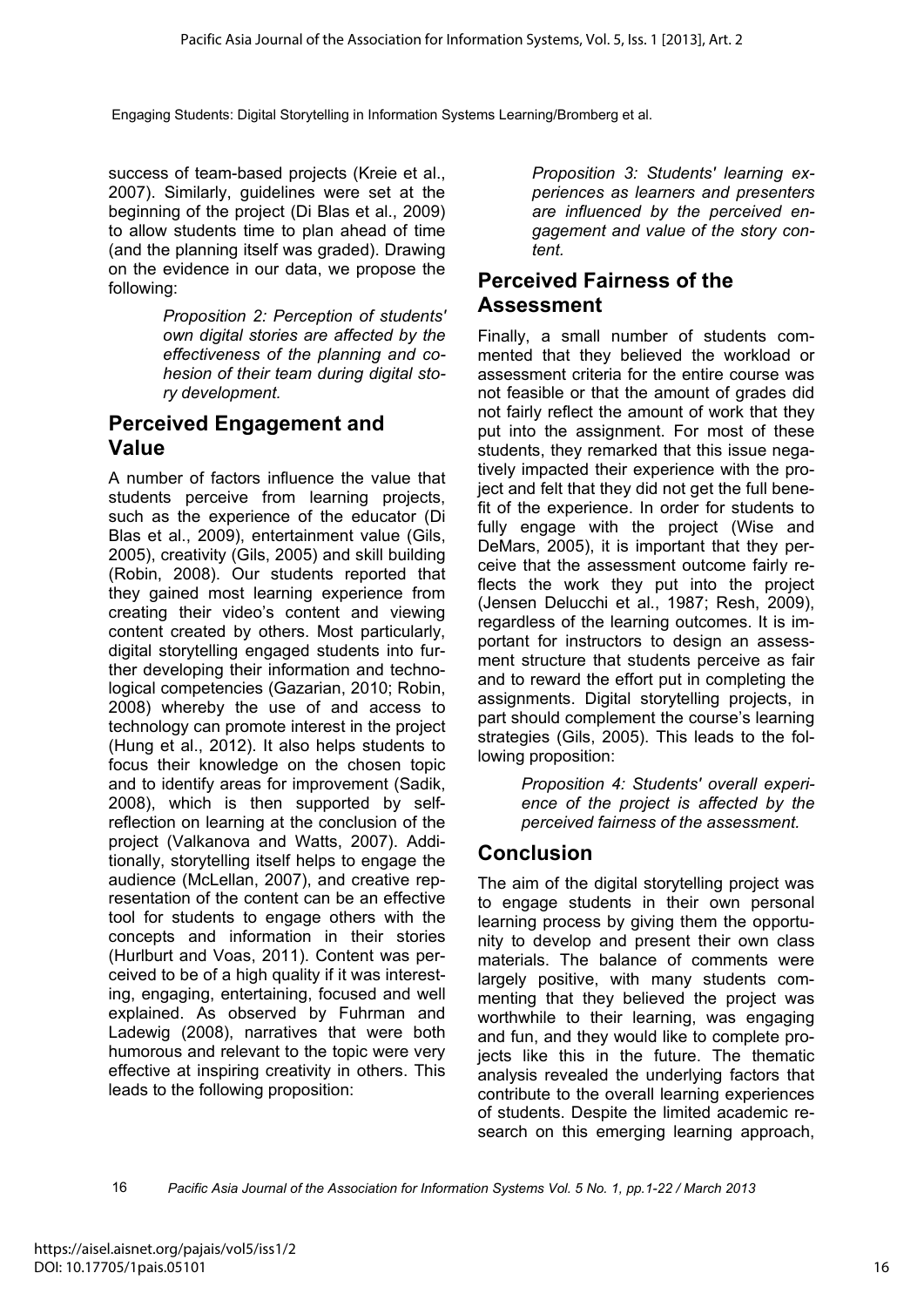the existing literature on the topic maintain that the use of digital stories and selfreflected learning in classrooms yields a positive impact on student engagement and development (McLellan, 2007; Valkanova and Watts, 2007). The results suggest that a careful pedagogical design around story planning, digital story production and reflection are important to achieve positive learning experience. Even on the relatively small scale of this project, some suggestions and pitfalls have been identified that may be useful for other IS courses and beyond.

## **Implications for IS Education Research and Practice**

In this paper, we have discussed our findings from the implementation of digital storytelling into an introductory IS course. Although the scope of the digital storytelling project was relatively small, these findings can make some contributions to research in the field of IS education. Firstly, although content is important to the quality of information being conveyed, students perceive stories that are well produced and well presented to be the most engaging and informative. Similarly, engagement is crucial for students to feel that the project is valuable to their learning. On the other hand, a lack of planning or insufficient time spent on team building can result in lower satisfaction from the digital storytelling project. Finally, students must feel that the assessment of the projects is fair and rewards students for their commitment to their stories. Future educators wishing to use digital storytelling as a teaching method should take these findings into consideration. We believe these findings support the usefulness of digital storytelling in contributing to and enhancing the student learning experience.

From a practical point of view, the emergent themes can be used as a guideline for others wishing to use digital storytelling in their courses. Firstly, although many students enjoyed the freedom to be creative without too many restrictions, some commented that more direction would be beneficial. For example, greater coverage of what is expected from their stories, and examples of what work

and what do not. Naturally, as this was the first time the project was run for this class, no direct examples were available until now. Also, some stories used a large amount of copyrighted materials, which suggests that explicit explanation and instruction need to be given to students regarding copyright and plagiarism issues associated with the use of digital media.

Secondly, some students were rather apprehensive about presenting and directing class discussion. One approach may be to set aside some class time to discuss useful strategies, or if resources permit, develop a workshop to cover these. Furthermore, more incentives may need to be given to the class to encourage participation, such as grades assigned to in-class discussion. Alternatively, social media, such as blogs could be used as a platform to present the stories. Thirdly, the most frequently reported issue that students faced when planning and producing their digital stories was poor cohesion within their teams. This is perhaps an inevitable problem with group assessments, as it is nearly impossible to police the inner workings of teams. However, one approach may be to get students to sign a group contract that requires teams to agree on team member conducts and responsibilities at the onset of the project.

Fourthly, the selection of the topics for student to pick from is an important consideration. Although we had given Enterprise Resource Planning as one of the potential topics, none of the student teams selected this topic. This may be because students believe that finding real-world case studies would have been too challenging for such a short project, which is in itself a corroboration of the complex nature of this concept. Finally, it is important to consider the overall weighting of the project in the grades. The number of allocated grades should be reflective of the amount of work required to complete the assignment (Jensen Delucchi et al., 1987; Resh, 2009), otherwise students may not fully apply themselves to the project (Wise and DeMars, 2005).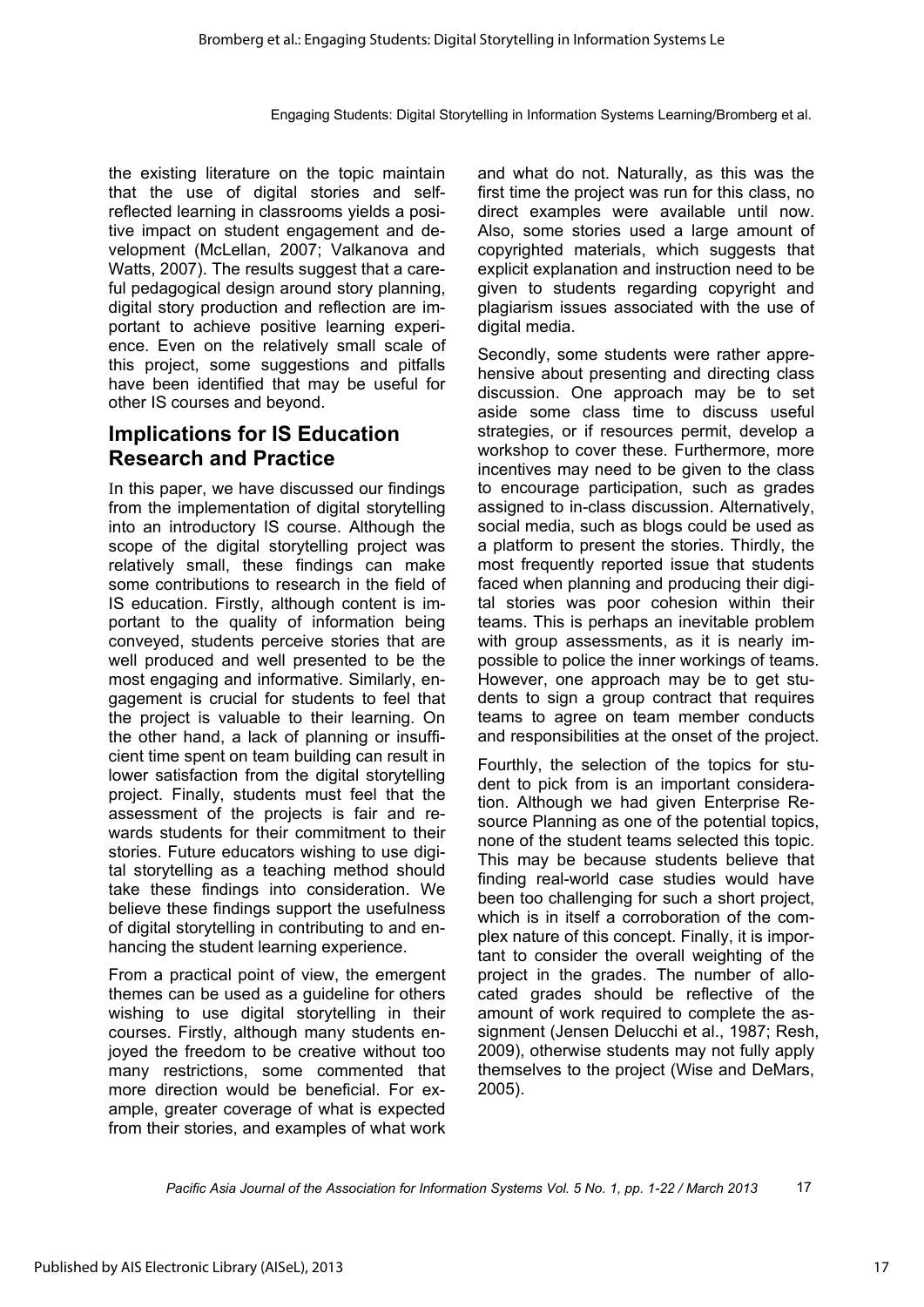## **Future Research Avenues**

Our findings indicate that the project was largely of benefit to the student learning. Each of the emergent themes – i.e., peer perceptions of stories, team planning and cohesion, perceived engagement and value and perceived fairness of the assessment – can be further investigated in future studies. For example, other researchers may consider using a mixed-method research design, such as adding a control group to rigorously assess the efficacy of digital storytelling by comparing it with other instructional strategies such as case study or lecture approaches. For the group to be subject to the digital storytelling production, the propositions we put forward could be translated into testable hypotheses. In addition, one-to-one interviews with students may provide useful data to contribute additional insights and to clarify any ambiguity in the data.

#### **References**

- AIS. (2010). "Curriculum Guidelines for Undergraduate Degree Programs in Information Systems," Retrieved from www.acm.org/education/curricula/IS% 202010%20ACM%20final.pdf on November 1, 2012.
- Alfieri, L., Brooks, P. J., Aldrich, N. J. and Tenenbaum, H. R. (2011). "Does discovery-based instruction enhance learning?," Journal of Educational Psychology, 103(1), pp. 1-18.
- AUT. (2011a). "AUT University: Facts, figures and background," Retrieved from http://www.aut.ac.nz/about-aut on March 4, 2011.
- AUT. (2011b). "International students," Retrieved from http://www.aut.ac.nz/study-ataut/international-students on March 4, 2012.
- Banaszewski, T. (2002). "Digital storytelling finds its place in the classroom," MultiMedia Schools, 9(1), p. 32.
- Barrett, H. (2006). "Researching and evaluating digital storytelling as a deep learning tool," In Crawford, C. M., Carlsen, R., McFerrin, K., Price, J., Weber R. and Willis, D. A. (Eds.), Proceedings of Society for Information Technology and Teacher Education International Conference (pp. 647-654). Chesapeake, VA: AACE.
- Bell, J. S. (2002). "Narrative inquiry: More than just telling stories," TESOL Quarterly, 36(2), pp. 207-207.
- Boudreau, M. C. (2003). "Learning to use ERP technology: A causal model," Proceedings of the 36th Hawaii International Conference on System Sciences, Hawaii.
- Braun, V. and Clarke, V. (2006). "Using thematic analysis in psychology," Qualitative Research in Psychology, 3(2), pp. 77-101.
- Brown, J. S. and Duguid, P. (1991). "Organizational learning and communities-ofpractice: Toward a unified view of working, learning, and innovation," Organization Science, 2(1), pp. 40-57.
- Bruner, J. (1966). "Some elements of discovery," In Shulman L. S. and Keislar, E. R. (Eds.), Learning by discovery: A critical appraisal (pp. 101-113). Chicago, IL: Rand McNally.
- Bruner, J. (1990). Acts of meaning. Cambridge, MA: Harvard University Press.
- Burdett, J. and Hastie, B. (2009). "Predicting satisfaction with group work assignments," Journal of University Teaching and Learning Practice, 6(1), pp. 61-71.
- Burmark, L. (2004). "Visual presentations that prompt, flash & transform," Media and Methods, 40(6), pp. 4-5.
- Casem, M. L. (2006). "Active learning is not enough," Journal of College Science Teaching, 35(6), pp. 52-57.
- Craddock, D. and Mathias, H. (2009). "Assessment options in higher educa-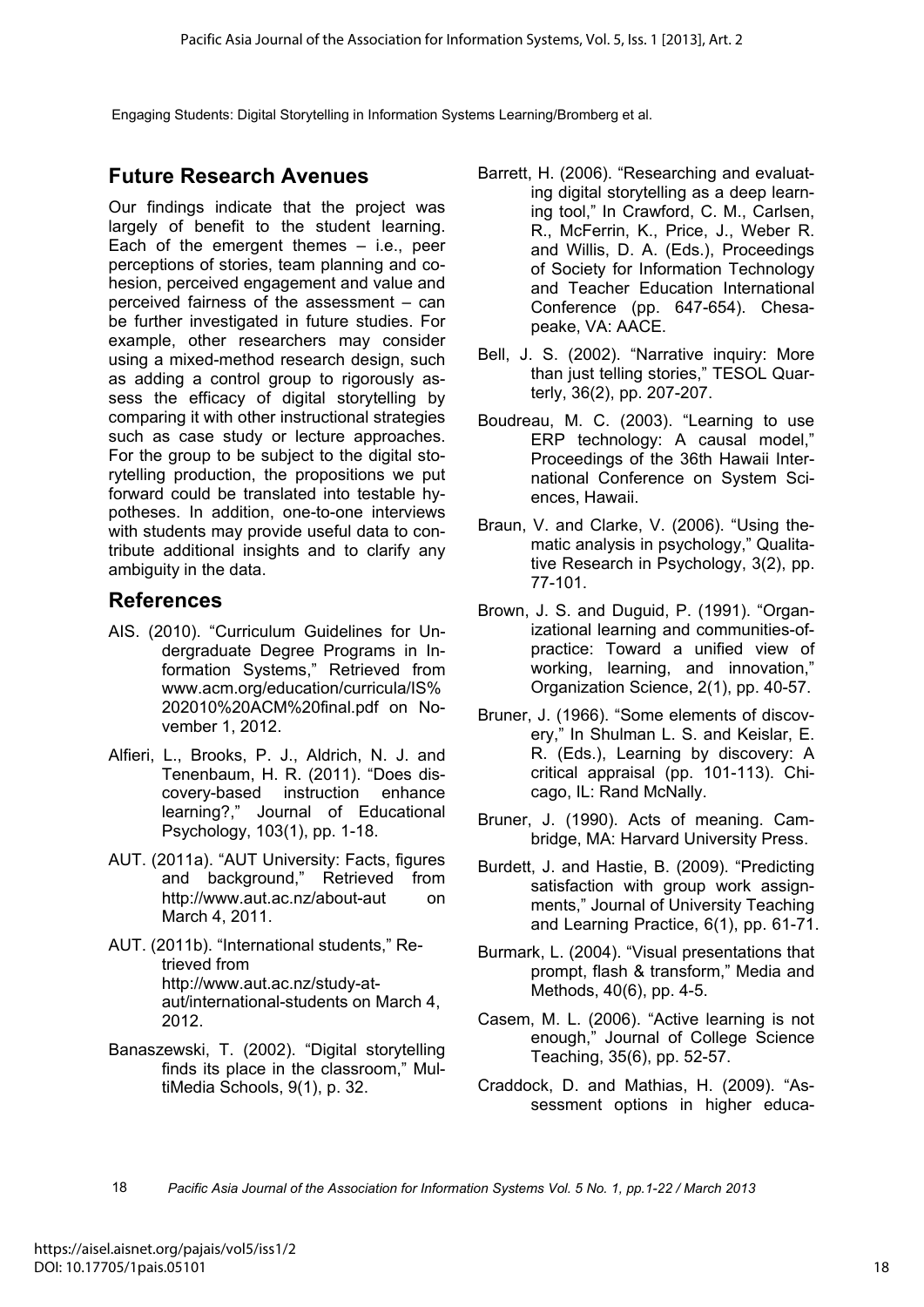tion," Assessment & Evaluation in Higher Education, 34(2), pp. 127-140.

- Crosling, G., Heagney, M. and Thomas, L. (2009). "Improving student retention in higher education: Improving teaching and learning," Australian Universities' Review, 51(2), pp. 9-18.
- Di Blas, N., Garzotto, F., Paolini, P. and Sabiescu, A. (2009, December 9-11). "Digital storytelling as a whole-class learning activity: Lessons from a three-years project," Paper presented at the meeting of the Second Joint International Conference on Interactive Digital Storytelling, Guimarães, Portugal.
- Dupain, M. and Maguire, L. L. (2007). "Health digital storytelling projects," American Journal of Health Education, 38(1), pp. 41-43.
- Fuhrman, N. E. and Ladewig, H. (2008). "Educational skits performed by college students in a large technical writing class: Can less structured group assignments positively influence the learning experience?," The Journal of Faculty Development, 22(2), p. 112.
- Gazarian, P. K. (2010). "Digital stories: Incorporating narrative pedagogy," The Journal of Nursing Education, 49(5), pp. 287-290.
- Gils, F. (2005, February 17-18). "Potential applications of digital storytelling in education," Paper presented at the meeting of the 3rd Twente Student Conference on IT, University of Twente, Faculty of Electrical Engineering, Mathematics and Computer Science, Enschede, The Netherlands.
- Haigh, G. (2008). "Reflection's leading light," Retrieved from http://www.tes.co.uk/article.aspx?story code=6000916 on November 1, 2012.
- Hermann, G. (1969). "Learning by discovery: A critical review of studies," Journal of Experimental Educational Assessment, 38(1), pp. 58-72.
- Hung, C. M., Hwang, G. J. and Huang, I. (2012). "A project-based digital storytelling approach for improving students' learning motivation, problemsolving competence and learning achievement," Educational Technology & Society, 15(4), pp. 368-379.
- Hurlburt, G. F. and Voas, J. (2011). "Storytelling: From cave art to digital media," IT Professional, 13(5), pp. 4-7.
- Ironside, P. M. (2006). "Using narrative pedagogy: Learning and practising interpretive thinking," Journal of Advanced Nursing, 55(4), pp. 478-486.
- Jensen Delucchi, J., Rohwer, W. D. and Thomas, J. W. (1987). "Study time allocation as a function of grade level and course characteristics," Contemporary Educational Psychology, 12(4), pp. 365-380.
- Kajder, S., Bull, G. and Albaugh, S. (2005). "Constructing digital stories," Learning and Leading with Technology, 32(5), pp. 40-42.
- Klein, H. K. and Myers, M. D. (1999). "A set of principles for conducting and evaluating interpretive field studies in information systems," MIS Quarterly, 23(1), pp. 67-94.
- Kreie, J., Headrick, R. W. and Steiner, R. (2007). "Using team learning to improve student retention," College Teaching, 55(2), pp. 51-56.
- Leng, J. (2010). "Telling a digital story," Nursing standard, 24(35), p. 61.
- McLellan, H. (2007). "Digital storytelling in higher education," Journal of Computing in Higher Education, 19(1), pp. 65- 79.
- Murphy, G. L. (1988). "Comprehending complex concepts," Cognitive Science, 12(4), pp. 529-562.
- Ohler, J. (2006). "The world of digital storytelling," Educational Leadership, 63(4), pp. 44-47.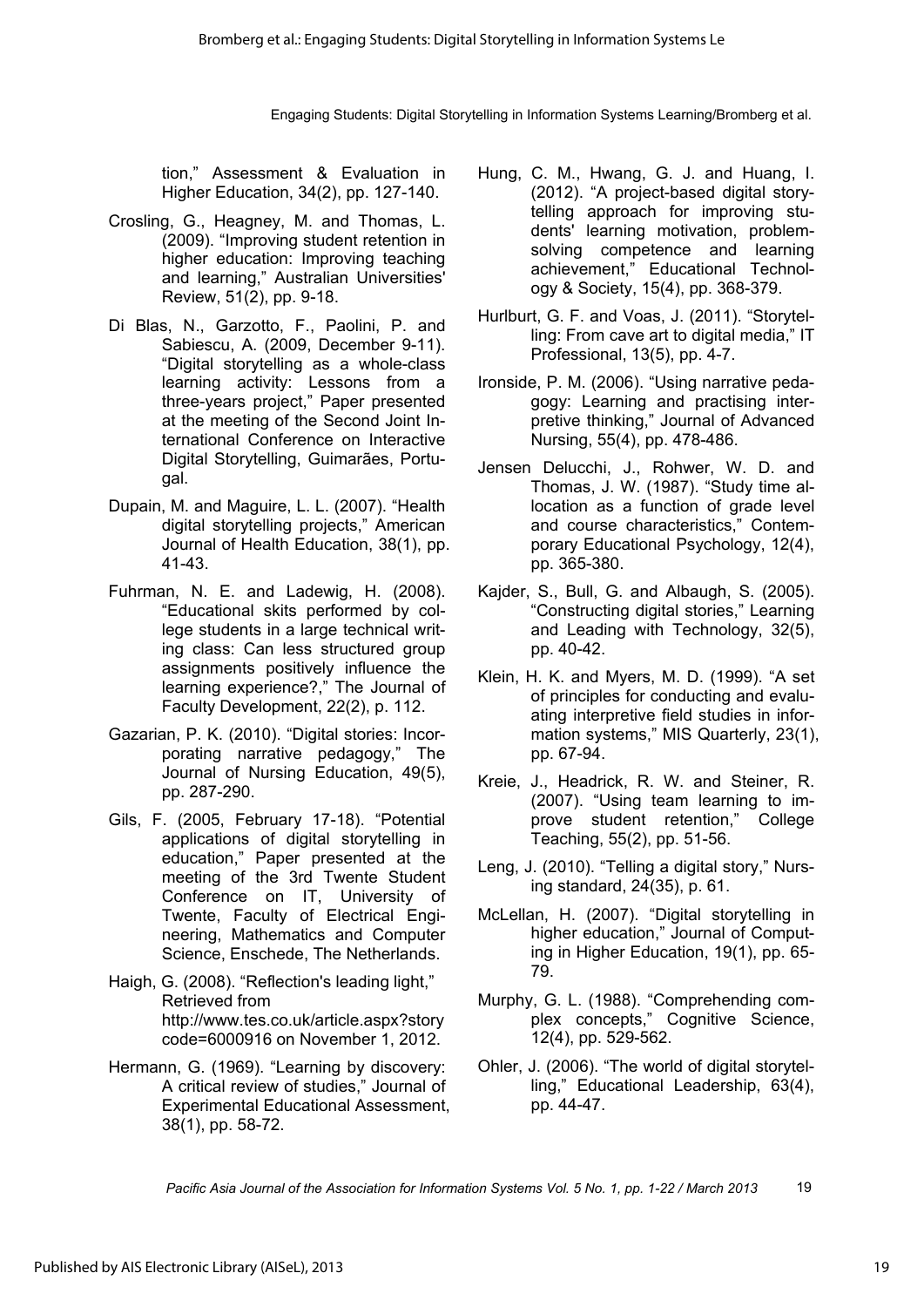- Orr, J. (1990). Talking about machines: An ethnography of a modern job, Doctoral Thesis, Cornell University.
- Prince, M. (2004). "Does active learning work? A review of the research," Journal of Engineering Education, 93(3), pp. 223-231.
- Ramiller, N. C. (2003). "Making the case: The systems project case study as storytelling," Journal of Information Systems Education, 14(2), pp. 153-165.
- Read, A., Gallagher, E., Nguyen, C. and de Vreede, G. J. (2009, May 22-23). "Generating user stories in groups," Paper presented at the meeting of the Fourth Midwest United States Association for Information Systems Conference, Madison, SD.
- Resh, N. (2009). "Justice in grades allocation: Teachers' perspective," Social Psychology of Education: An International Journal, 12(3), pp. 315-325.
- Robin, B. R. (2008). "Digital storytelling: A powerful technology tool for the 21st century classroom," Theory into Practice, 47(3), p. 220.
- Royer, R. and Richards, P. (2008). "Digital storytelling," Learning and Leading with Technology, 36(3), pp. 29-31.
- Sadik, A. (2008). "Digital storytelling: A meaningful technology-integrated approach for engaged student learning," Educational Technology Research and Development, 56(4), pp. 487-506.
- Smith, P. (2002). "A reflection on reflection," Primary Voices K - 6, 10(4), pp. 31-34.
- Tagawa, M. and Imanaka, H. (2010). "Reflection and self-directed and group learning improve OSCE scores," The Clinical Teacher, 7(4), pp. 266-270.
- University of Houston. (2011). "The educational uses of digital storytelling," Re-

trieved from the from http://digitalstorytelling.coe.uh.edu/ on October 12, 2012.

- Valkanova, Y. and Watts, M. (2007). "Digital story telling in a science classroom: Reflective self-learning (RSL) in action," Early Child Development and Care, 177(6-7), pp. 793-807.
- Volet, S. and Mansfield, C. (2006). "Group work at university: Significance of personal goals in the regulation strategies of students with positive and negative appraisals," Higher Education Research and Development, 25(4), pp. 341-356.
- Wang, S. and Zhan, H. (2010). "Enhancing teaching and learning with digital storytelling," International Journal of Information and Communication Technology Education, 6(2), pp. 76-87.
- Warhurst, R. (2008). "Reflections on reflective learning in professional formation," Studies in the Education of Adults, 40(2), pp. 176-176.
- Wiman, R. V. and Meirhenry, W. C. (1969). Educational media: Theory into practice. Columbus, OH: Merrill Publishing Company.
- Wise, S. L. and DeMars, C. E. (2005). "Low examinee effort in low-stakes assessment: Problems and potential solutions," Educational Assessment, 10(1), pp. 1-17.
- Yancey, K. B. (1998). "Reflection, selfassessment, and learning," The Clearing House, 72(1), pp. 13-17.
- Yang, Y. T. C. and Wu, W. C. I. (2012). "Digital storytelling for enhancing student academic achievement, critical thinking, and learning motivation: A yearlong experimental study," Computers and Education, 59(2), pp. 339-352.